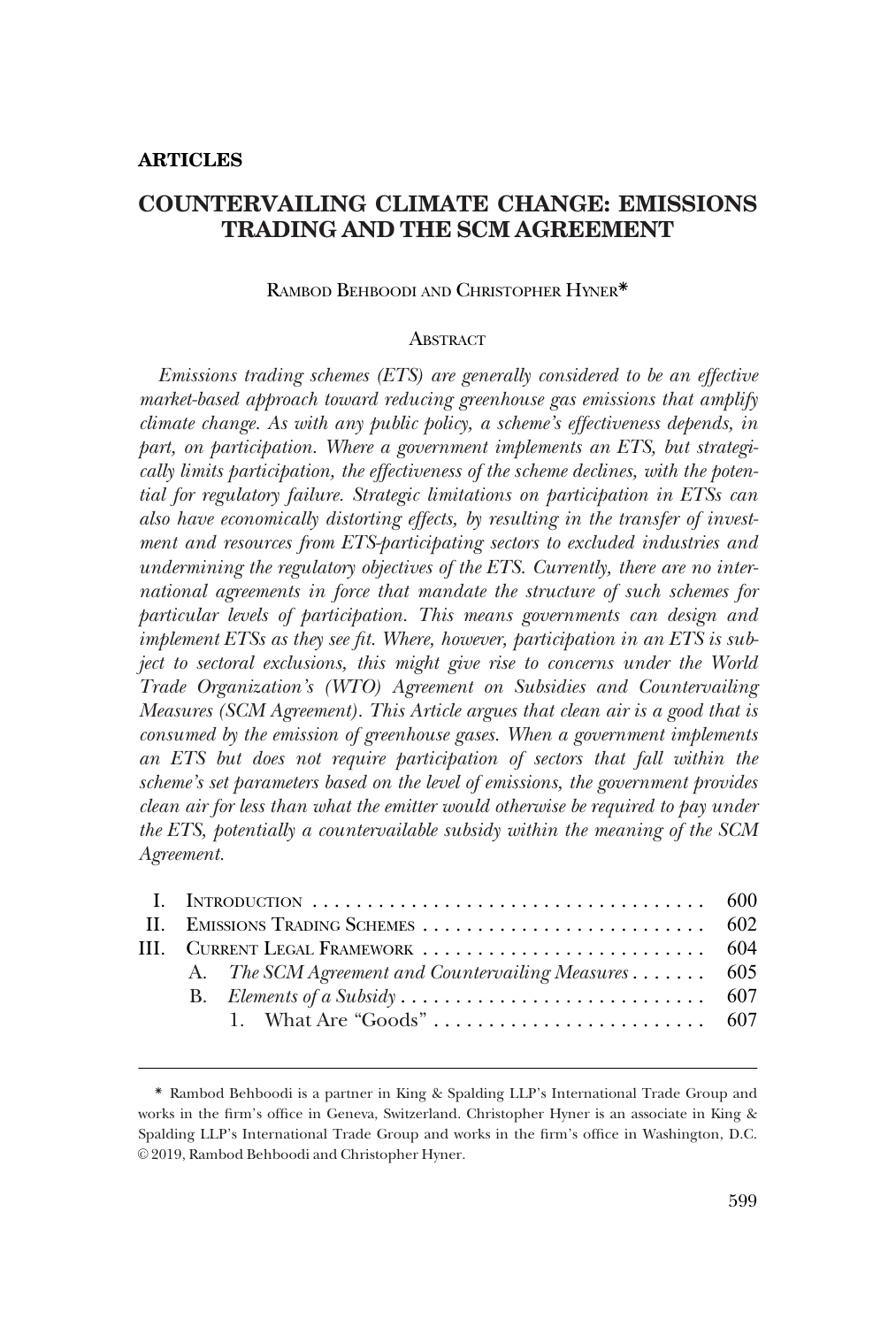<span id="page-1-0"></span>

|                   | When Does a Government "Provide" a Good<br>9.           | 608 |  |
|-------------------|---------------------------------------------------------|-----|--|
|                   | What Constitutes a "Benefit"<br>3                       | 609 |  |
|                   | 4. A Subsidy Must Be Specific                           | 610 |  |
|                   |                                                         | 611 |  |
| $\mathbf{IV}_{-}$ | THE SCM AGREEMENT AND SECTORAL EXCLUSIONS WITHIN AN     |     |  |
|                   |                                                         | 613 |  |
|                   | Clean Air is a Good<br>$A_{-}$                          | 614 |  |
|                   | A Government "Provides" Clean Air<br>B.                 | 617 |  |
|                   | C. Providing Clean Air for Consumption Without Adequate |     |  |
|                   | Remuneration Confers a Benefit                          | 620 |  |
|                   | Regulatory Failure May Be Specific<br>D.                | 621 |  |
|                   |                                                         | 622 |  |

#### I. INTRODUCTION

Emissions trading schemes (ETS) are generally considered an effective market-based approach toward reducing greenhouse gas emissions that amplify climate change. As with any public policy, a scheme's effectiveness depends, in part, on participation. Where a government implements an ETS, but strategically limits participation—for example, by excluding specific sectors or firms from the scheme—the effectiveness of the scheme declines, with potential for regulatory failure. If the goal of ETSs is to maximize the opportunity to reduce harmful emissions, high level participation is key.

Currently, there are no international agreements in force that mandate the structure of such schemes for particular levels of participation.<sup>1</sup> This means governments can design and implement ETSs as they see fit. Where a government implements an ETS with significant sectoral exclusions, this could have suboptimal results, not only in environmental terms, but also in trade terms. The reason is simple: while entities covered by an ETS must purchase credits<sup>2</sup> to emit greenhouse gas emissions above the established allowances, excluded entities do not incur that expense. This, in turn, could result in a shift of resources from covered to excluded sectors, with its consequence in terms of

<sup>1.</sup> *See* Conference of the Parties, Adoption of the Paris Agreement art. 6, U.N. Doc. FCCC/CP/ 2015/E.9/Rev/1 (Dec. 12, 2015) (setting up a *voluntary* framework for international emissions trading between parties) [hereinafter Paris Agreement].

<sup>2.</sup> As we note below, some ETSs begin with an initial credit allocation for which the affected industries may or may not make initial payments. Be that as it may, once the system is established and initial allocations are made, any additional credits would be subject to purchase requirements.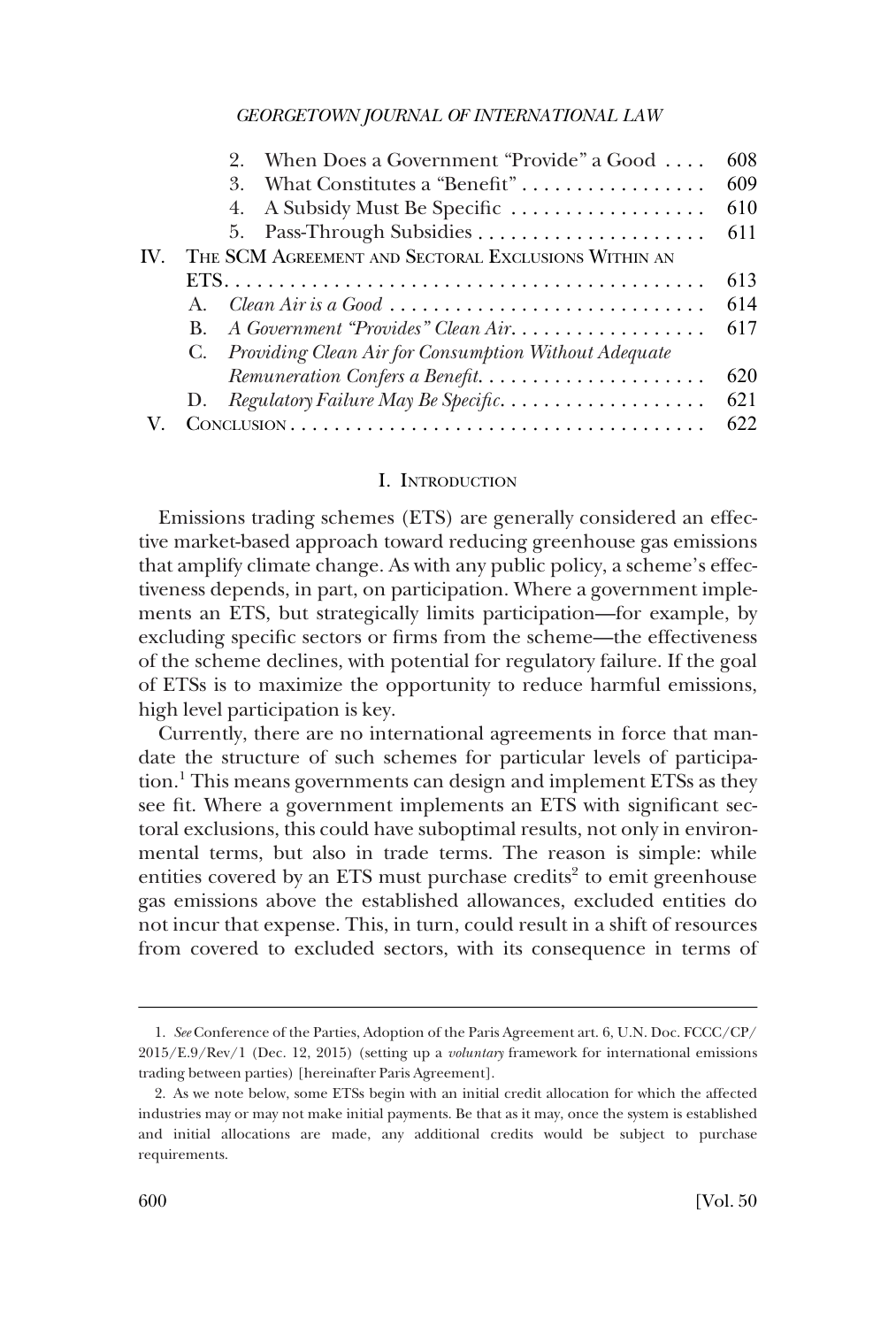encouragement of trade in excluded goods and both static and dynamic negative impact on emissions.

There is no internationally agreed-upon framework for ETSs.<sup>3</sup> This Article argues that where an ETS has an impact on international trade—for example, by distorting production decisions in a sector or the pricing of a certain good—then it would be reasonable to apply global rules governing international trade to such schemes.

Specifically, in our view the World Trade Organization's (WTO) Agreement on Subsidies and Countervailing Measures (SCM Agreement) is potentially applicable to such schemes. This is because:

- � clean air is a "good" within the meaning of the SCM Agreement;
- it is a good that is capable of consumption by the emission of greenhouse gases;
- � where a government implements an ETS but excludes a sector from its scope, it provides clean air, a "good," to the excluded sector without adequate remuneration; and therefore,
- � specific exclusion of a sector, an industry, or a company from an ETS gives rise to a countervailable subsidy within the meaning of the WTO's SCM Agreement.

Others have contemplated finding a countervailable subsidy where ETSs' allowances are distributed to certain industries free of charge.<sup>4</sup> Depending on how an ETS is structured, providing allowances free of charge could have a distorting effect in the market similar to an

<sup>3.</sup> *See id*. The reluctance of the international community to establish such a framework is evident in the highly tentative language of Article 6. For example, Articles 6.2 and 6.3 of the Paris Agreement provide:

<sup>2.</sup> Parties shall, *where* engaging on a *voluntary* basis in cooperative approaches that involve the use of internationally transferred mitigation outcomes towards nationally determined contributions, promote sustainable development and ensure environmental integrity and transparency, including in governance, and shall apply robust accounting to ensure, inter alia, the avoidance of double counting, consistent with guidance adopted by the Conference of the Parties serving as the meeting of the Parties to this Agreement.

<sup>3.</sup> The use of internationally transferred mitigation outcomes to achieve nationally determined contributions under this Agreement *shall be voluntary* and authorized by participating Parties. (emphasis added).

*See* Ingrid Jegou & Luca Rubini, *The Allocation of Emission Allowances Free of Charge: Legal and*  4. *Economic Considerations*, INT'L CENTRE FOR TRADE AND SUSTAINABLE DEV. (Sept. 5, 2011), [https://](https://www.ictsd.org/sites/default/files/downloads/2011/08/the-allocation-of-emission-allowances-free-of-charge.pdf) [www.ictsd.org/sites/default/files/downloads/2011/08/the-allocation-of-emission-allowances](https://www.ictsd.org/sites/default/files/downloads/2011/08/the-allocation-of-emission-allowances-free-of-charge.pdf)[free-of-charge.pdf](https://www.ictsd.org/sites/default/files/downloads/2011/08/the-allocation-of-emission-allowances-free-of-charge.pdf).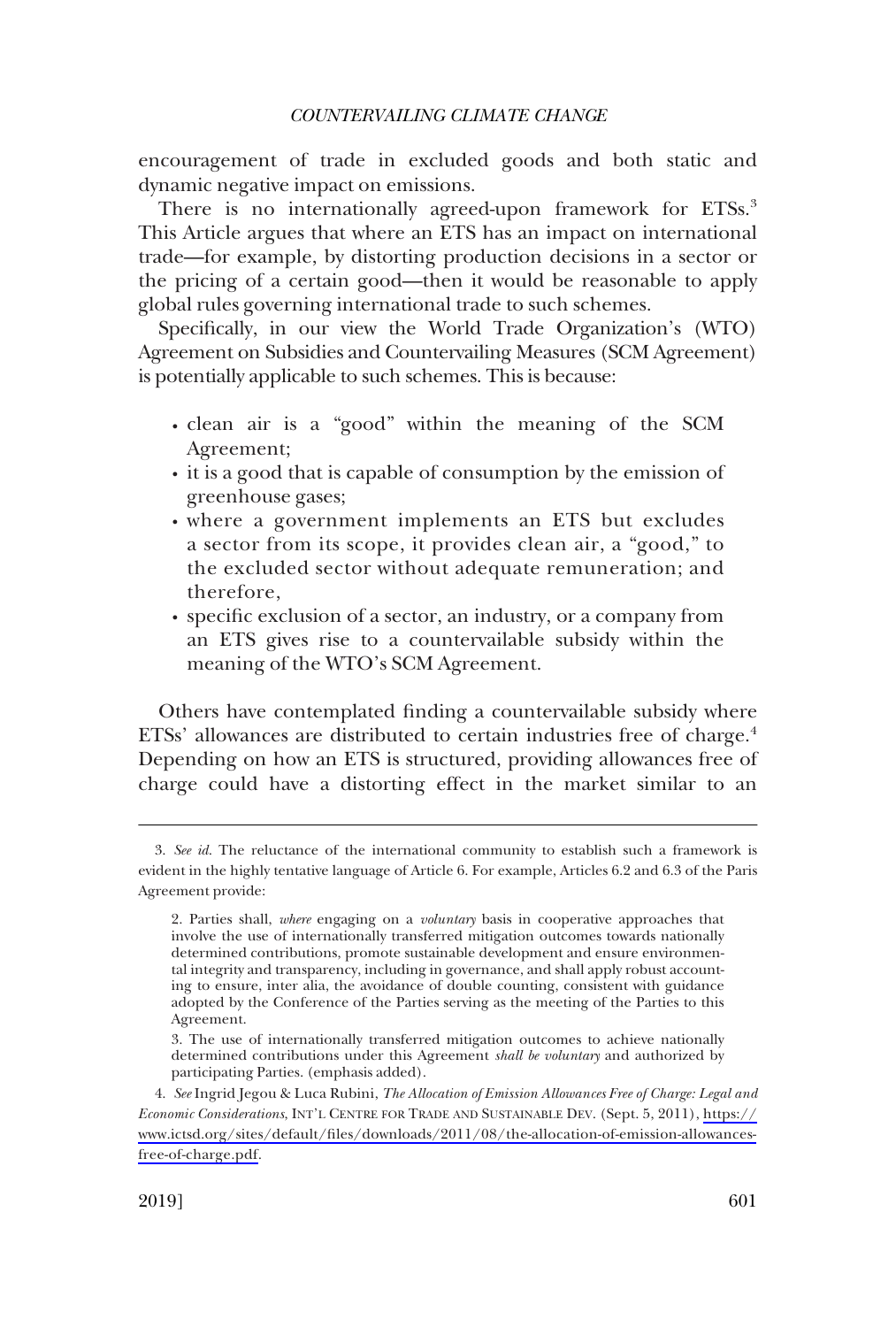<span id="page-3-0"></span>outright exclusion of an industry from the ETS.<sup>5</sup> In our view, however, the effects of an outright exclusion are different. This article argues that allowing the unregulated consumption of a natural resource by a specific sector that is excluded from an existing ETS constitutes a countervailable subsidy because the emitter is not required to compensate for that consumption through participation in the ETS.

# II. EMISSIONS TRADING SCHEMES

For decades, governments around the world have implemented or contemplated schemes to control the release of pollutants.<sup>6</sup> One such scheme is an ETS. Under an ETS, entities subject to the scheme are allotted a certain number of permits or allowances that set a limit to the amount of pollutants—in this case, greenhouse gases—they are permitted to emit.<sup>7</sup> Where an entity needs to increase that limit, it may enter the market and purchase additional allowances (*i.e*., credits).8 An ETS effectively enables certain emitting entities to purchase the right to pollute, while rewarding others for reducing their greenhouse gas emissions.9 The aim is to have those entities that can reduce emissions most cheaply do so, with the ultimate objective being an overall reduction in greenhouse gas emissions at the lowest cost to society.10

Typically, an ETS functions by first establishing an overall limit on pollution levels, or the total amount of clean air emitters are permitted to consume.<sup>11</sup> Governments set this limit as a baseline to achieve a targeted reduction in emissions.<sup>12</sup> This could be, for example, based on pollution emitted in a given baseline year.<sup>13</sup> Once the overall limit is established, governments distribute allowances to individual emitters permitting a specified amount of emissions.<sup>14</sup> If certain emitters can

<sup>5.</sup> *See id*.

<sup>6.</sup> *See* Richard Schmalense & Robert N. Stavins, *Lessons Learned from Three Decades of Experience with Cap and Trade*, 11 R. OF ENVTL. ECON. & POL'Y 59, 59 (2017).

*See How Cap and Trade Works*, ENVTL. DEF. FUND, [https://www.edf.org/climate/how-cap-and-](https://www.edf.org/climate/how-cap-and-trade-works)7. [trade-works](https://www.edf.org/climate/how-cap-and-trade-works) (last visited Feb. 26, 2019).

<sup>8.</sup> *See id*.

<sup>9.</sup> *See id*.

<sup>10.</sup> *See* Johan Obermayer, An Analysis of the Fundamental Price Drivers of EU ETS Carbon Credits 5 (2009) (unpublished thesis) (on file with author).

*See How Do Emissions Trading Programs Work?*, ENVTL. PROT. AGENCY, [https://www.epa.gov/](https://www.epa.gov/emissions-trading-resources/how-do-emissions-trading-programs-work) 11. [emissions-trading-resources/how-do-emissions-trading-programs-work](https://www.epa.gov/emissions-trading-resources/how-do-emissions-trading-programs-work) (last visited Feb. 26, 2019); *see also* ENVTL. DEF. FUND, *supra* note 7.

<sup>12.</sup> *See* ENVTL. PROT. AGENCY, *supra* note 11.

<sup>13.</sup> *See* Appellate Body Report, *United States–Standards for Reformulated and Conventional Gasoline*, ¶ 3, WTO Doc. WT/DS2/9 (adopted May 20, 1996).

<sup>14.</sup> *See* ENVTL. DEF. FUND, *supra* note 7.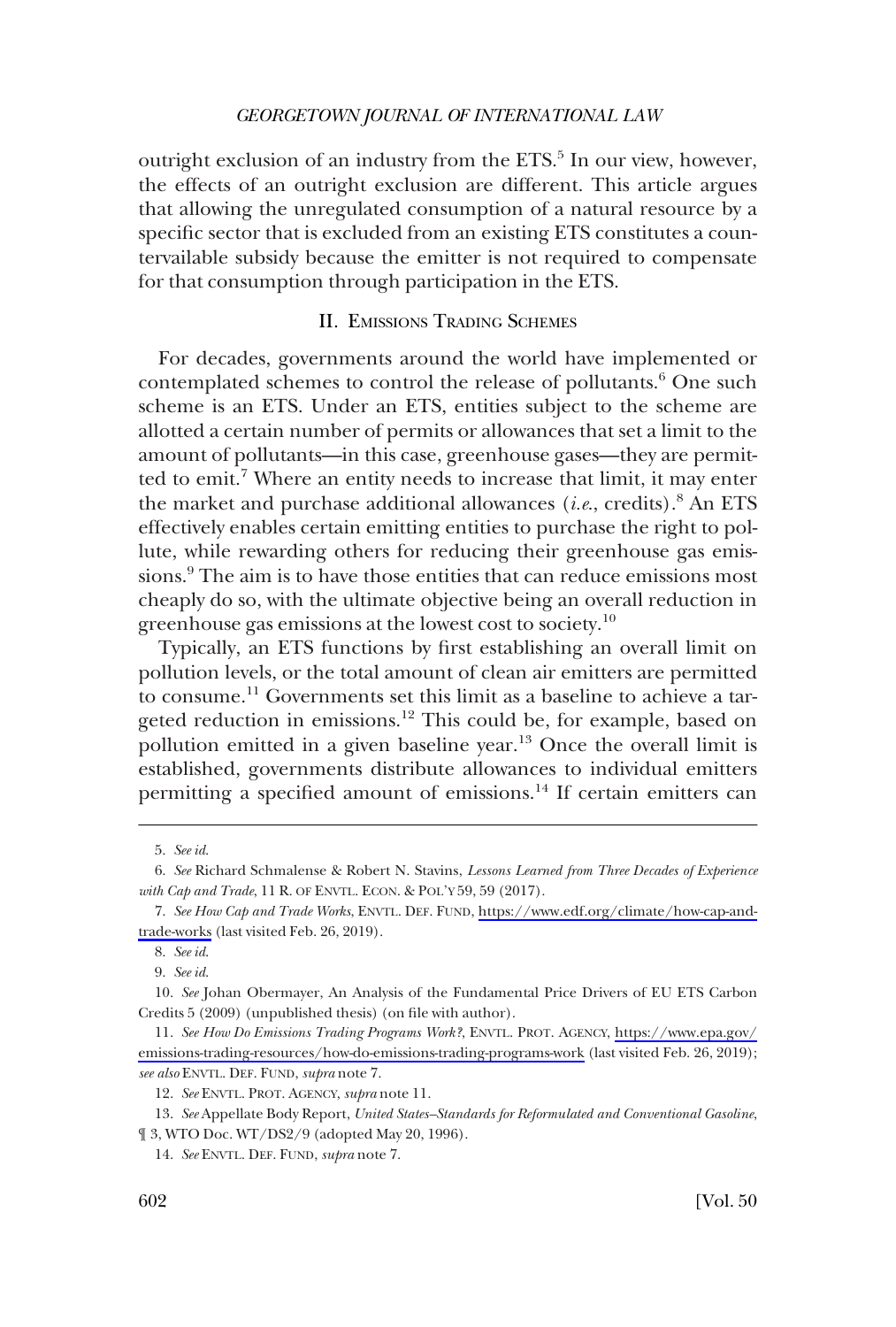reduce their emissions to below the level of the allowance, they can sell those allowances within the ETS.15 Accordingly, for those emitters that cannot reduce their emissions to their allowance levels, they can purchase the credits from other more efficient emitters. Importantly, allowances are provided directly to emitters from the government or sold through government-run auctions, while credits, initially created by a government as an allowance, are sold to emitters by other emitters in the ETS market.16

ETSs have taken different forms since their introduction in the 1980s when the United States instituted a scheme to remove lead from fuel for automobiles.<sup>17</sup> A major turning point for the institution of ETSs occurred with the adoption of the Kyoto Protocol in 1997.<sup>18</sup> Article 17 of the Kyoto Protocol opened the door for various ETSs, allowing parties to the agreement to fulfill their emissions reduction commitments.<sup>19</sup> In 2005, the European Union introduced its ETS, which currently operates in 31 countries and covers "power and heat generation," energy-intensive industry sectors, and civil aviation.<sup>20</sup> In 2012, the Regional Greenhouse Gas Initiative (RGGI) became the first mandatory ETS in the United States.<sup>21</sup> The RGGI covers fossil-fuel-fired electric power generators operating in nine states within the northeast region of the United States.<sup>22</sup> In December 2017, China, the largest emitter of greenhouse gases in the world, announced its plans for a mandatory, nationwide ETS.23

<sup>15.</sup> *See id*.

<sup>16.</sup> *See* ENVTL. PROT. AGENCY, *supra* note 11; *see also* ENVTL. DEF. FUND, *supra* note 7.

*See History of Reducing Air Pollution from Transportation in the United States*, ENVTL. PROT. 17. AGENCY, [https://www.epa.gov/transportation-air-pollution-and-climate-change/accomplishments](https://www.epa.gov/transportation-air-pollution-and-climate-change/accomplishments-and-success-air-pollution-transportation)[and-success-air-pollution-transportation](https://www.epa.gov/transportation-air-pollution-and-climate-change/accomplishments-and-success-air-pollution-transportation) (last updated Apr. 19, 2018).

<sup>18.</sup> See What is the Kyoto Protocol?, UNITED NATIONS FRAMEWORK CONVENTION ON CLIMATE CHANGE, [https://unfccc.int/process-and-meetings/the-kyoto-protocol/what-is-the-kyoto-protocol/what-is](https://unfccc.int/process-and-meetings/the-kyoto-protocol/what-is-the-kyoto-protocol/what-is-the-kyoto-protocol)[the-kyoto-protocol](https://unfccc.int/process-and-meetings/the-kyoto-protocol/what-is-the-kyoto-protocol/what-is-the-kyoto-protocol) (last visited Feb. 26, 2019); *see also* Kyoto Protocol to the United Nations Framework Convention On Climate Change, Dec. 10, 1997, 2303 U.N.T.S. 162 [hereinafter Kyoto Protocol].

<sup>19.</sup> *See* Kyoto Protocol art. 17 ("The Parties . . . may participate in emissions trading for the purposes of fulfilling their commitments under Article 3.").

*The EU Emissions Trading System (EU ETS)*, EUR. COMM'N (Sept. 2016), [https://ec.europa.](https://ec.europa.eu/clima/sites/clima/files/factsheet_ets_en.pdf) 20. [eu/clima/sites/clima/files/factsheet\\_ets\\_en.pdf](https://ec.europa.eu/clima/sites/clima/files/factsheet_ets_en.pdf).

*Elements of RGGI*, THE REGIONAL GREENHOUSE GAS INITIATIVE, [https://www.rggi.org/](https://www.rggi.org/program-overview-and-design/elements)  21. [program-overview-and-design/elements](https://www.rggi.org/program-overview-and-design/elements) (last visited June 20, 2019).

<sup>22.</sup> *Id*.

Quanguo Tanpaifang Jiaoyi Shichang Jianshe Fang'an (Fadian Hangye) (全国碳排放 23. 权交易市场建设方案(发电行业)) [Program for the Establishment of a National Carbon Emissions Trading Market (Power Generation Industry)], NAT'L DEV. & REFORM COMM'N (Dec. 18, 2017), [http://www.ndrc.gov.cn/gzdt/201712/W020171220577386656660.pdf,](http://www.ndrc.gov.cn/gzdt/201712/W020171220577386656660.pdf)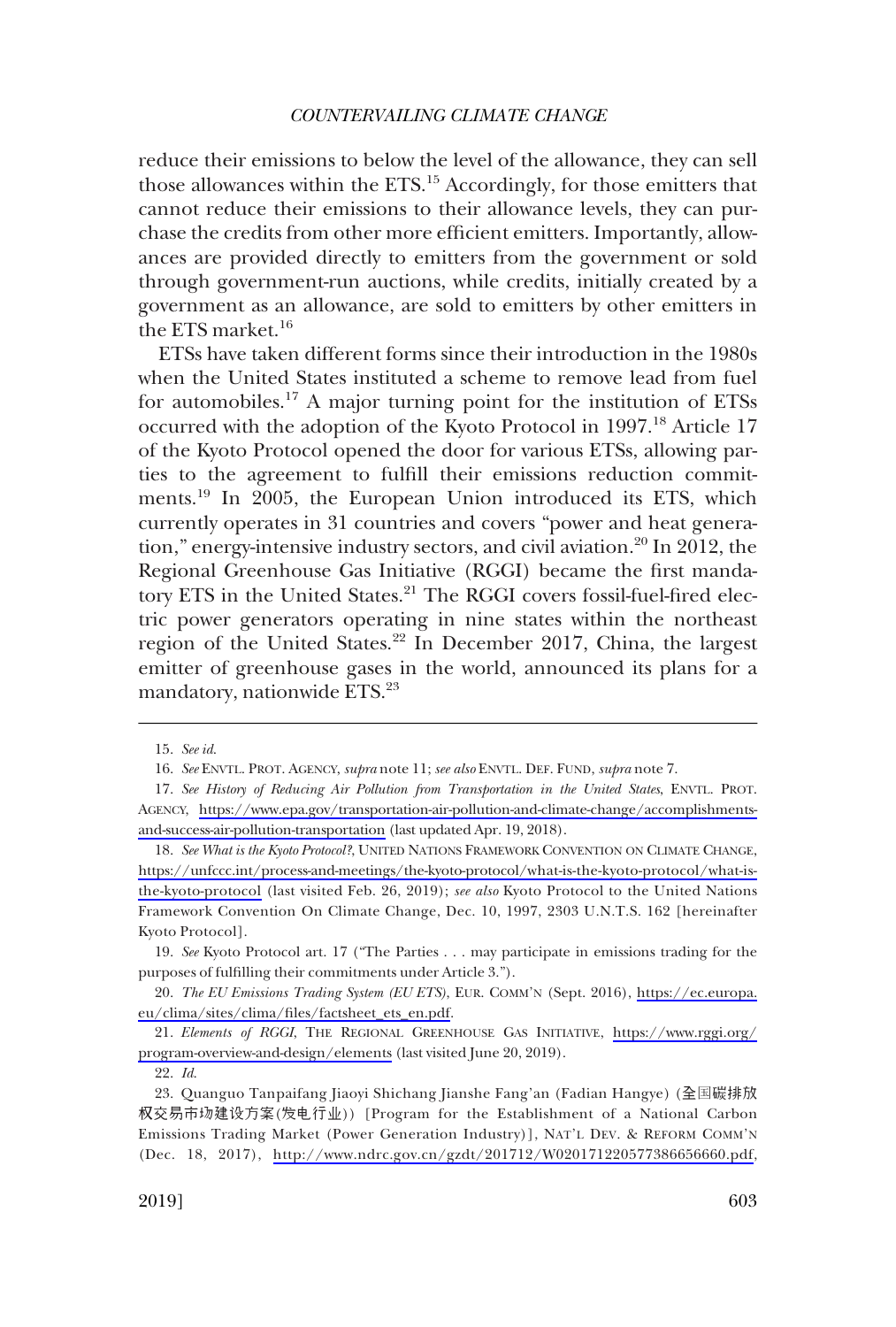<span id="page-5-0"></span>China's ETS, while ambitious, has certain features particularly of interest for the purposes of this Article. Initially, China's ETS covered eight sectors: power, petrochemicals, chemicals, building materials, iron and steel, non-ferrous metals (including aluminum and copper),  $24$ paper, and civil aviation.<sup>25</sup> Firms from these sectors that consume more than  $10,000$  tons of coal per year were to be subject to the ETS.<sup>26</sup> However, in its latest announcement, China indicated that only the power sector would be included in its  $ETS<sub>1</sub><sup>27</sup>$  Although firms from the other sectors exceed the threshold for coal consumption, China ultimately excluded those sectors from its ETS.28

Sectoral exclusions are problematic from an environmental perspective; they may also give rise to concerns under the WTO Agreement. A closer look at the SCM Agreement illuminates how excluding sectors from having to pay for the clean air that members of those sectors consume (*i.e*., the emission of greenhouse gases) pursuant to a government's ETS could well constitute a countervailable subsidy.

# III. CURRENT LEGAL FRAMEWORK

The SCM Agreement defines subsidies, disciplines Member's provision of subsidies, and sets out detailed rules and procedures governing the actions Members may take to counter the effects of subsidies (countervailing measures) on their domestic industries.<sup>29</sup> Under the Agreement, a Member may impose countervailing measures with respect to subsidized goods causing material injury to its domestic industry, or it may initiate a dispute under the WTO's dispute-settlement mechanism to have the subsidy removed or to offset the subsidy's adverse effects.<sup>30</sup>

*translated in* CHINA ENERGY PORTAL (Dec. 18, 2017), [https://chinaenergyportal.org/en/](https://chinaenergyportal.org/en/national-carbon-emissions-trading-market-establishment-program-power-generation-industry/) [national-carbon-emissions-trading-market-establishment-program-power-generation-industry/](https://chinaenergyportal.org/en/national-carbon-emissions-trading-market-establishment-program-power-generation-industry/) [hereinafter National Carbon Emissions Program].

The largest source of emissions from this sector relates to smelting, an electricity intensive 24. process that is primarily sourced by fossil fuel power. *Mitigating Emissions from Aluminum*, COLUMBIA CLIMATE CTR., *<http://climate.columbia.edu/files/2012/04/GNCS-Aluminum-Factsheet.pdf>*  (last visited Feb. 22, 2019).

Jeff Swartz, *China: An Emissions Trading Case Study*, IETA.ORG (Sept. 2016), *[https://www.ieta.](https://www.ieta.org/resources/2016%20Case%20Studies/China%20case%20study.pdf)*  25. *[org/resources/2016%20Case%20Studies/China%20case%20study.pdf](https://www.ieta.org/resources/2016%20Case%20Studies/China%20case%20study.pdf)*.

<sup>26.</sup> *Id*.

<sup>27.</sup> National Carbon Emissions Program*, supra* note 23.

<sup>28.</sup> *Id*.

<sup>29.</sup> Agreement on Subsidies and Countervailing Measures, Apr. 15, 1994, Marrakesh Agreement Establishing the World Trade Organization, Annex 1A, 1869 U.N.T.S. 14 [hereinafter SCM Agreement].

<sup>30.</sup> *See* Understanding on Rules and Procedures Governing the Settlement of Disputes, 1869 U.N.T.S. 401 [hereinafter DSU].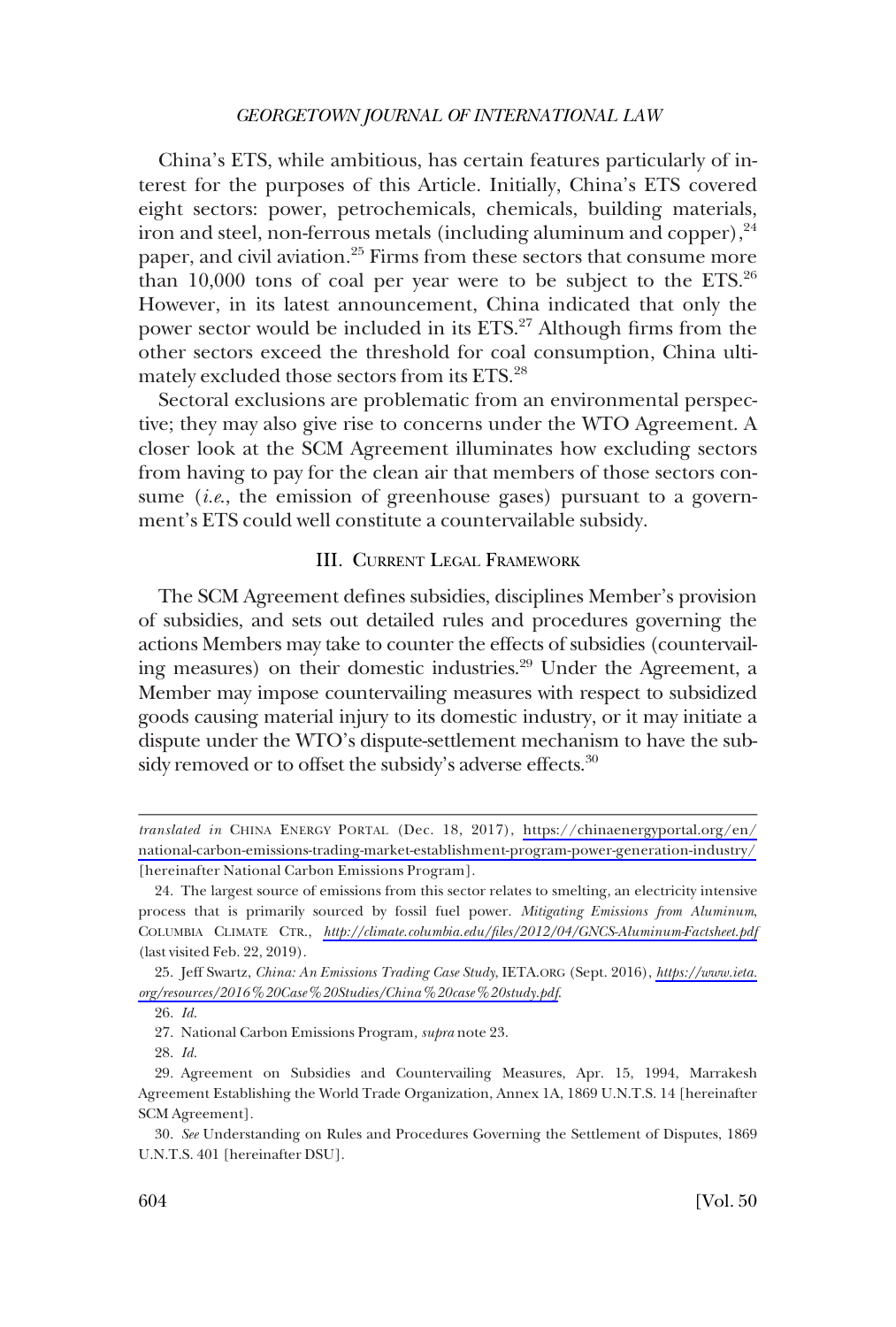## A. *The SCM Agreement and Countervailing Measures*

<span id="page-6-0"></span>The SCM Agreement sets out what constitutes a subsidy, the types of subsidies that are countervailable, and what actions a WTO Member can take if that Member believes it has been harmed as a result.<sup>31</sup> A subsidy is deemed to exist where there is a financial contribution by a government or any public body that confers a benefit.<sup>32</sup> Only subsidies that are specific to an enterprise or industry or group of enterprises or industries may be countervailable.<sup>33</sup> Generally, the existence of a financial contribution is determined based on the nature of the measure, rather than its effects: "[I]ntroducing the notion of financial contribution, the drafters foreclosed the possibility of the treatment of any government action that resulted in a benefit as a subsidy."<sup>34</sup>

In identifying the limits on the definition of a subsidy, the panel in *US—Export Restraints* provided a specific example of tariffs on coal imports and their effects on the market:

A hypothetical example better illustrates the difficulties of the U.S. "effects" approach. Let us assume that a government imposes extremely high tariffs on imports of coal. It follows that the price of imported coal in the domestic market would increase and the supply thereof would perhaps decrease. Domestic downstream users of coal, such as steel producers, would probably find it more economical to purchase coal from domestic producers, who would thus see an increase in their sales volumes and would be likely to secure better terms of sale as well. A government action—the imposition of high tariffs on coal—would have benefited producers of coal by causing downstream users of coal to make a greater proportion of purchases from domestic producers vis-a`-vis foreign producers as compared to the situation prior to the imposition of such tariffs. Surely this cannot be considered to be a situation where a government "entrusts or directs" a private body (users of coal) to purchase goods within the meaning of subparagraph (iii) or "entrusts or directs" a private body (producers of coal) to

<sup>31.</sup> Agreement on Subsidies and Countervailing Measures, WORLD TRADE ORGANIZATION, [https://www.wto.org/english/docs\\_e/legal\\_e/ursum\\_e.htm#kAgreement](https://www.wto.org/english/docs_e/legal_e/ursum_e.htm#kAgreement) (last visited July 21, 2019).

<sup>32.</sup> SCM Agreement, *supra* note 29, at art. 1.1(a)-(b).

<sup>33.</sup> *Id*. at art. 2.1.

<sup>34.</sup> Panel Report, *United States—Measures Treating Export Restraints as Subsidies*, ¶ 8.38, WTO Doc. WT/DS194/R (adopted June 29, 2001) [hereinafter US—Export Restraints].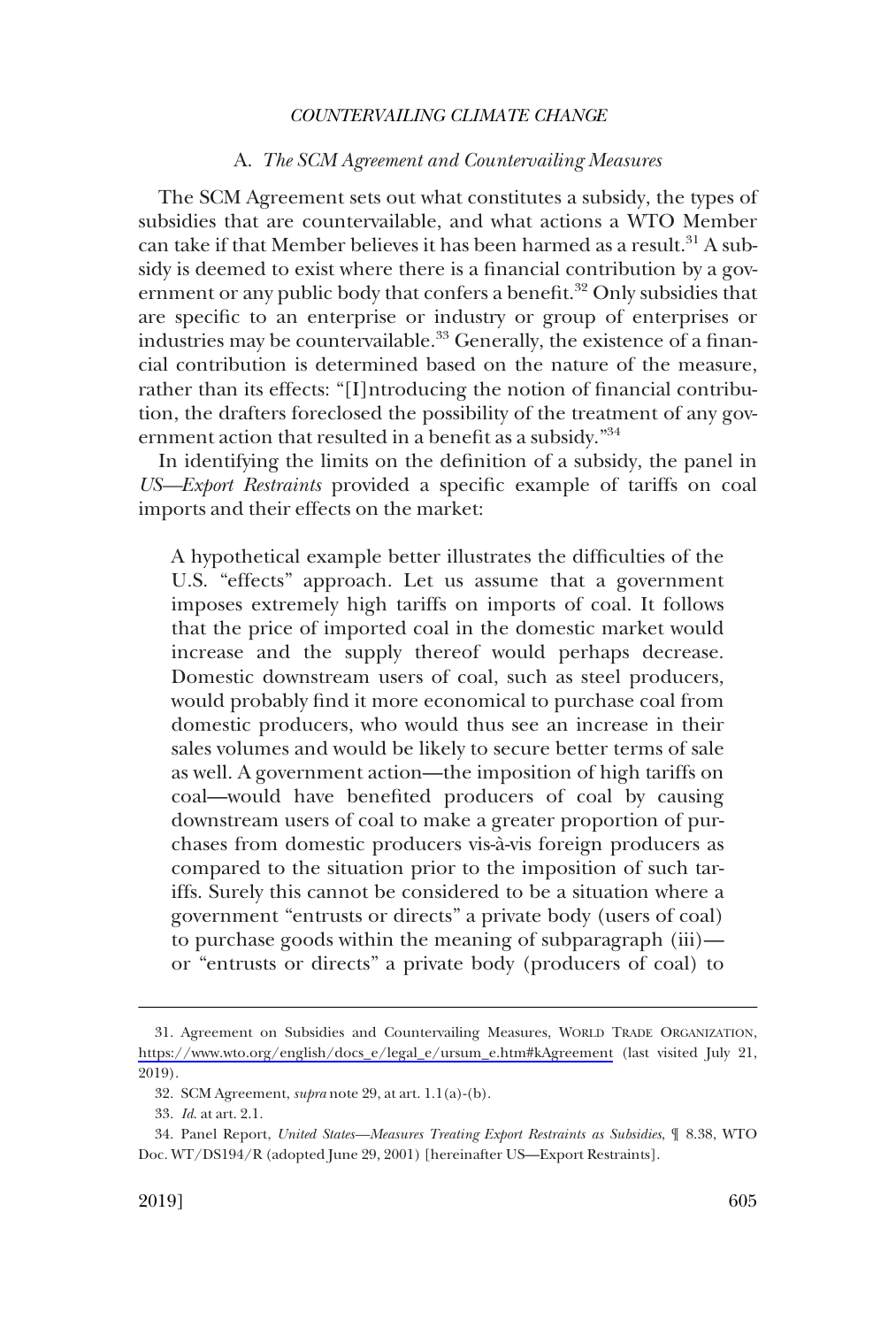provide goods within the meaning of subparagraph (iii)—and hence to constitute a financial contribution, although that is precisely the result that applying the U.S. "effects" approach would yield. Were that to be the case, tariffs would constitute financial contributions and, given that they would necessarily confer a benefit on some actors in the market, tariffs would constitute subsidies within the meaning of Article 1 of the SCM Agreement.<sup>35</sup>

The panel report in *US—Export Restraints* is useful in underlining that the scope of the SCM Agreement is limited to the exhaustive list of "financial contribution[s] by a government or any public body within the territory of a Member" set out in Article 1.1.36 More specifically, the panel's findings provide that where a government merely creates the conditions that result in lower costs for an input good for a producer, it does not mean that the government is entrusting or directing the provision of that good to the producer.<sup>37</sup>

Using the above example to further illustrate the point, the high tariff on imports of coal created the conditions that resulted in the increase of the domestic industry's supply of the coal input to downstream consumers.<sup>38</sup> The nature of the government action in this scenario is perhaps to reduce prices for the coal input. Whether the downstream consumers of coal purchase the same or less foreign coal is not a basis to determine whether the government's action constitutes a financial contribution (and, were it to confer a benefit, a subsidy). Alternatively, if instead of imposing a high tariff on coal imports to balance prices of the coal input, a government offered a direct tax deduction to domestic coal producers that produce coal for use in downstream manufacturing of steel exports, this would be a direct financial contribution<sup>39</sup> (and likely a subsidy) that is then passed through to downstream producers that use coal as an input. *US—Export Restraints* confirms that to establish a financial contribution, the focus is on the nature of the government action and not necessarily the effect of that action. With respect to an ETS, at issue is the structure of the ETS and the exclusions, rather than the overall effects of the scheme.

<sup>35.</sup> *Id*. ¶ 8.37.

<sup>36.</sup> *See* SCM Agreement, *supra* note 29, at art. 1.1.

<sup>37.</sup> US—Export Restraints, *supra* note 34, ¶ 8.44.

<sup>38.</sup> *Id*. ¶ 8.37.

<sup>39.</sup> SCM Agreement, *supra* note 29, at art. 1.1(a)(1)(ii): "government revenue that is otherwise due is foregone or not collected (*e.g*., fiscal incentives such as tax credits)."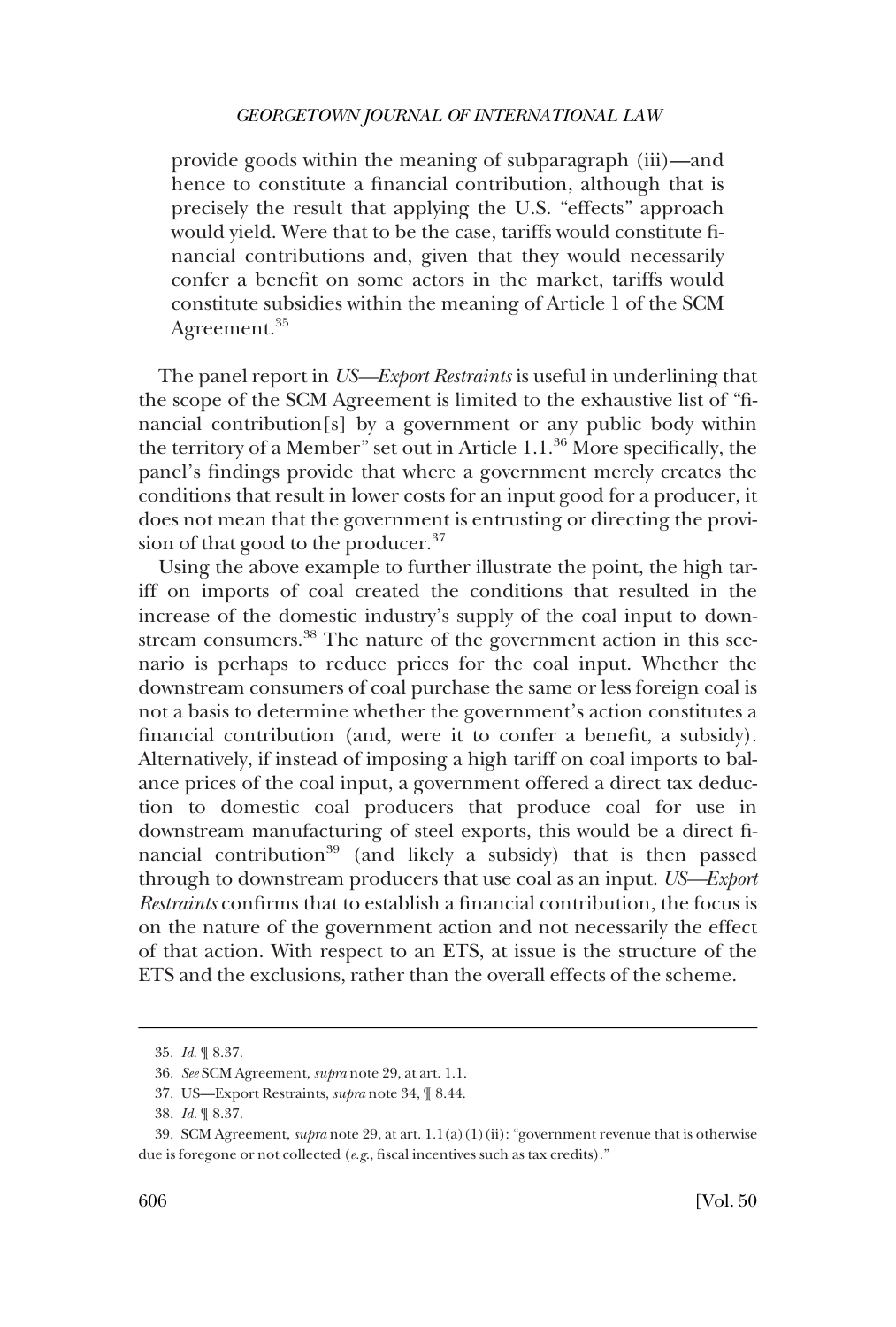## B. *Elements of a Subsidy*

<span id="page-8-0"></span>For the purposes of this article, the relevant "financial contribution" is found in Article  $1.1(a)(1)(iii)$  of the SCM Agreement, which provides that a financial contribution exists where "a government provides goods or services other than general infrastructure, or purchases goods."40 In addition, the SCM Agreement requires that to find a subsidy, the provision of goods must be found to confer a benefit, and for any such subsidy to be countervailable, it must be "specific."<sup>41</sup>

## 1. What Are "Goods"

The panel in *US—Softwood Lumber* clarified the scope of the term "goods" in the SCM Agreement for the first time.<sup>42</sup> In that dispute, Canada argued that standing timber did not constitute a "good" because the term "goods" was limited to "tradable items with an actual or potential tariff classification."43 The panel found that the term "goods" covered "tangible or movable personal property other than money."<sup>44</sup> On appeal, the Appellate Body observed that the words "*bien*" and "*bienes*" in the French and Spanish versions of the SCM Agreement encompassed "a wide range of property, including immovable property."45 Relying on the object and purpose of the SCM Agreement, the Appellate Body found that:

It is in furtherance of this object and purpose that Article  $1.1(a)(1)$ (iii) recognizes that subsidies may be conferred, not only through monetary transfers, but also by the provision of non-monetary inputs. Thus, to interpret the term "goods" in Article  $1.1(a)(1)(iii)$ narrowly, . . . would permit the circumvention of subsidy disciplines in cases of financial contributions granted in a form other than money, such as through the provision of standing timber for the sole purpose of severing it from land and processing it.<sup>46</sup>

<sup>40.</sup> *Id*., at art. 1.1(a)(1)(iii).

<sup>41.</sup> *Id*. at arts. 1.1(b), 1.2.

<sup>42.</sup> Panel Report, *United States—Final Countervailing Duty Determination with Respect to Certain Softwood Lumber from Canada*, ¶ 7.3, WTO Doc. WT/DS257/R (adopted Aug. 29, 2003) [hereinafter US—Softwood Lumber].

<sup>43.</sup> Appellate Body Report, *United States—Final Countervailing Duty Determination with Respect to Certain Softwood Lumber from Canada*, ¶ 54, WTO Doc. WT/DS257/AB/R (adopted Jan. 19, 2004) [hereinafter US—Softwood Lumber AB].

<sup>44.</sup> US—Softwood Lumber, *supra* note 42, ¶¶ 7.22–24.

<sup>45.</sup> US—Softwood Lumber AB, *supra* note 43, ¶ 59.

<sup>46.</sup> *Id*. ¶ 64.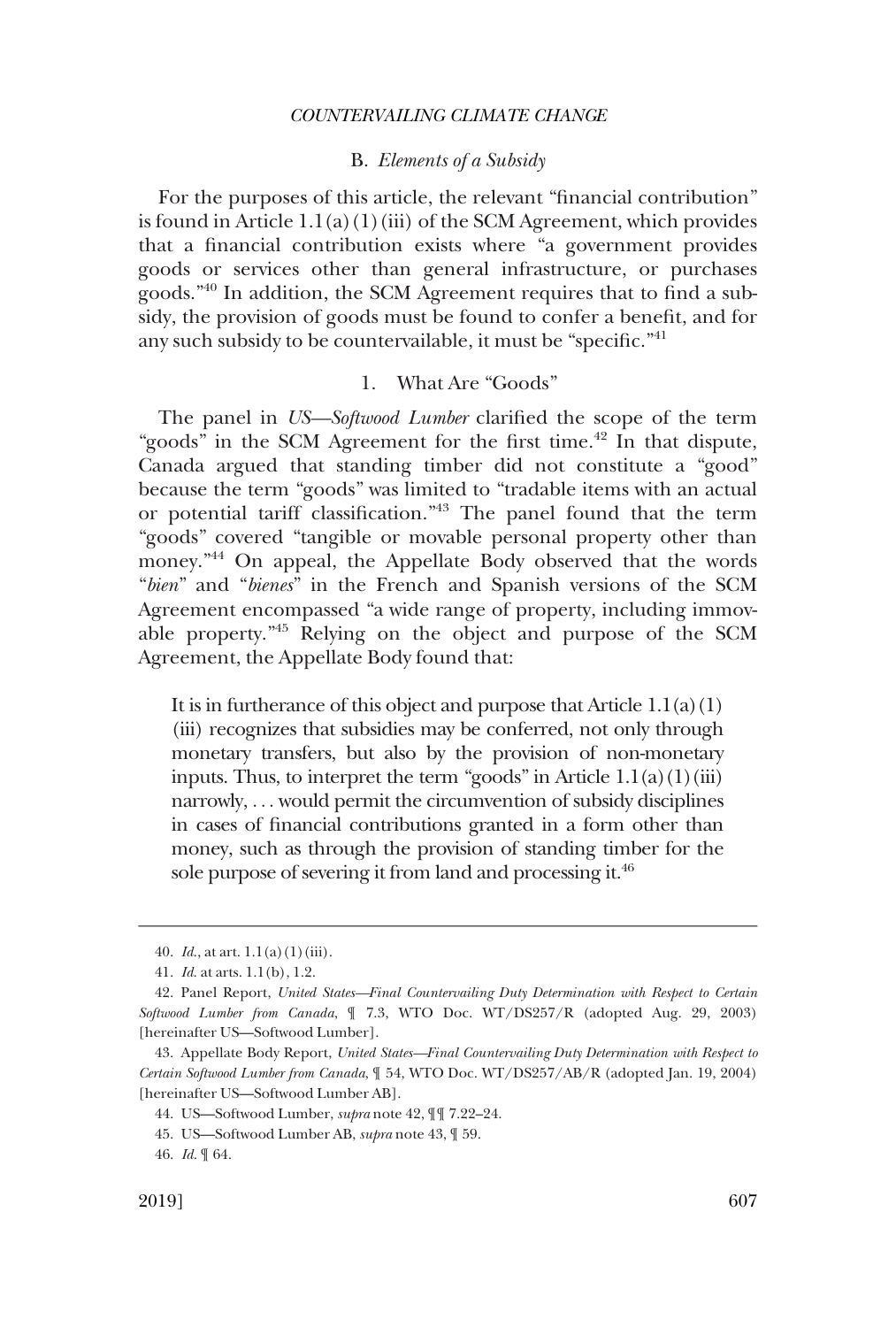<span id="page-9-0"></span>The Appellate Body found that "standing timber—trees—are 'goods' within the meaning of Article  $1.1(a)(1)(iii)$  of the *SCM Agreement*<sup>347</sup> because it saw "no reason why disciplines on subsidies that regulate the provision of non-monetary resources should focus on identifiable physical objects and not on tangible, but fungible, input material."48 Therefore, in the context of Article  $1.1(a)(1)(iii)$ , the term "good" encompasses a wide range of property, including publicly-owned natural resources. As shown in *US—Softwood Lumber*, even trees rooted to the ground, though severable from it, which were incapable of being traded across borders as such, fell within the meaning of "goods" under Article  $1.1(a)(1)(iii).^{49}$ 

#### 2. When Does a Government "Provide" a Good

After considering whether there is a "good," the analysis turns to whether that good has been "provided" within the meaning of Article 1.1(a)(1)(iii).50 The Appellate Body in *US—Softwood Lumber* addressed the definition of this term as well. Canada argued that the term "provide" had a meaning similar to that implied in the WTO's Agreement on Agriculture, which was to "give."<sup>51</sup> The Appellate Body disagreed, upholding the panel's broader definition of "making available or putting at the disposal of."52 In response to Canada's concerns about the potentially wide scope of the term, the Appellate Body observed that:

[T]he concept of "making available" or "putting at the disposal of" . . . requires there to be a reasonably proximate relationship between the action of the government providing the good or service on the one hand, and the use or enjoyment of the good or service by the recipient on the other. Indeed, a government must have some control over the *availability* of a specific thing being "made available."<sup>53</sup>

The Appellate Body also stated that "what matters, for purposes of determining whether a government provides goods in the sense of

<sup>47.</sup> *Id*. ¶ 67.

<sup>48.</sup> *Id*. ¶ 66.

<sup>49.</sup> *Id*. ¶ 57.

<sup>50.</sup> SCM Agreement, *supra* note 29, at art. 1.1(a)(1)(iii).

<sup>51.</sup> US—Softwood Lumber AB, *supra* note 43, ¶ 70 (referencing Articles 3.2 and 8 of the Agreement on Agriculture).

<sup>52.</sup> *Id*. ¶ 71 (internal quotation marks omitted).

<sup>53.</sup> *Id*. (internal quotations and emphasis in original).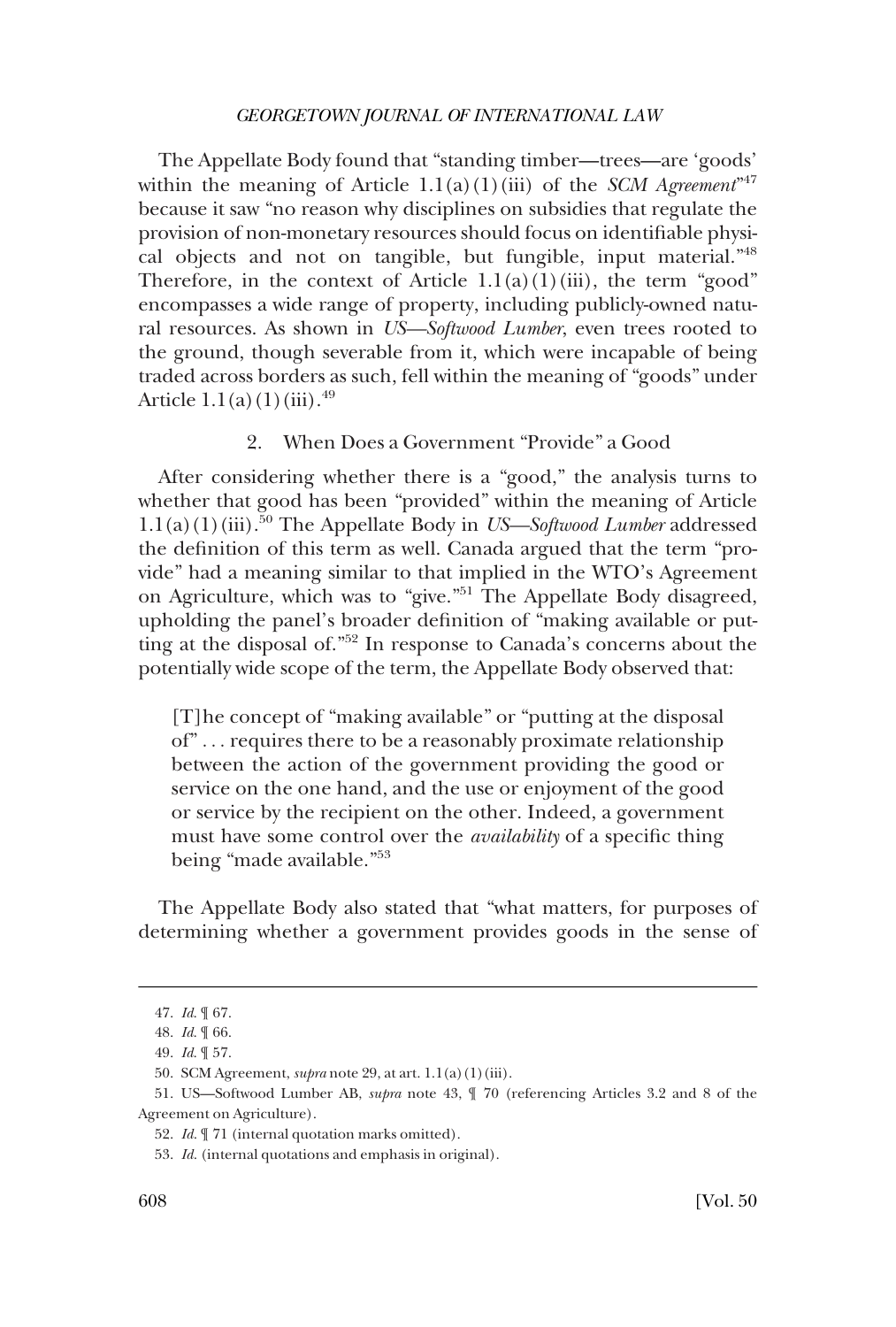<span id="page-10-0"></span>Article  $1.1(a)(1)(iii)$ , is the consequence of the transaction."<sup>54</sup> As the standing timber is harvested into felled trees or logs, the rights the stumpage arrangements provide over those goods are "a natural and inevitable consequence of the harvesters' exercise of their harvesting rights."55 "By granting a right to harvest," the Appellate Body found, "the provincial governments put particular stands of timber at the disposal of timber harvesters," through stumpage arrangements, "and allow those enterprises, exclusively, to make use of those resources."<sup>56</sup> In this way, provincial governments provide the good at issue, *i.e*., standing timber. Thus, the Appellate Body's decision in *US—Softwood Lumber*  stands for the proposition that through certain arrangements for accessing natural resources, governments provide goods within the meaning of Article  $1.1(a)(1)(iii)$ .

# 3. What Constitutes a "Benefit"

For there to be a subsidy, the financial contribution by a government must be found to confer a benefit.57 A benefit is conferred within the meaning of Article 1.1(b) of the SCM Agreement where the recipient is left better off than it would have been absent the contribution.<sup>58</sup> Regarding a financial contribution in the form of a provision of goods, a benefit is conferred where the remuneration provided is less than adequate in relation to prevailing market conditions.<sup>59</sup> The market conditions in which that comparison is made must, however, not be "distorted because of the government's predominant role in providing these goods."60 The Appellate Body found that defining the relevant market is "central to, and a prerequisite for, a benefit analysis."<sup>61</sup> Article 14 of the SCM Agreement provides guidance on how investigating authorities are to calculate whether a benefit has been conferred with respect to a provision of goods.  $62$  Specifically, Article 14(d) states that a "provision of goods . . . shall not be considered as conferring a

<sup>54.</sup> *Id*. ¶ 75.

<sup>55.</sup> *Id*.

<sup>56.</sup> *Id*.

<sup>57.</sup> SCM Agreement, *supra* note 29, at art. 1.1(b) ("a benefit is thereby conferred.").

<sup>58.</sup> Appellate Body Report, *Canada—Measures Affecting the Export of Civilian Aircraft*, ¶ 157, WTO Doc. WT/DS70/AB/R (adopted Aug. 2, 1999) [hereinafter Canada—Aircraft AB].

<sup>59.</sup> *See* SCM Agreement, *supra* note 29, at art. 14(d).

<sup>60.</sup> US—Softwood Lumber AB, *supra* note 43, ¶ 111.

<sup>61.</sup> Appellate Body Report, *Canada—Certain Measures Affecting the Renewable Energy Generation Sector*, ¶ 5.169, WTO Doc. WT/DS426/AB/R (adopted May 6, 2013) [hereinafter Canada— Renewable Energy].

<sup>62.</sup> SCM Agreement, *supra* note 29, at art. 14.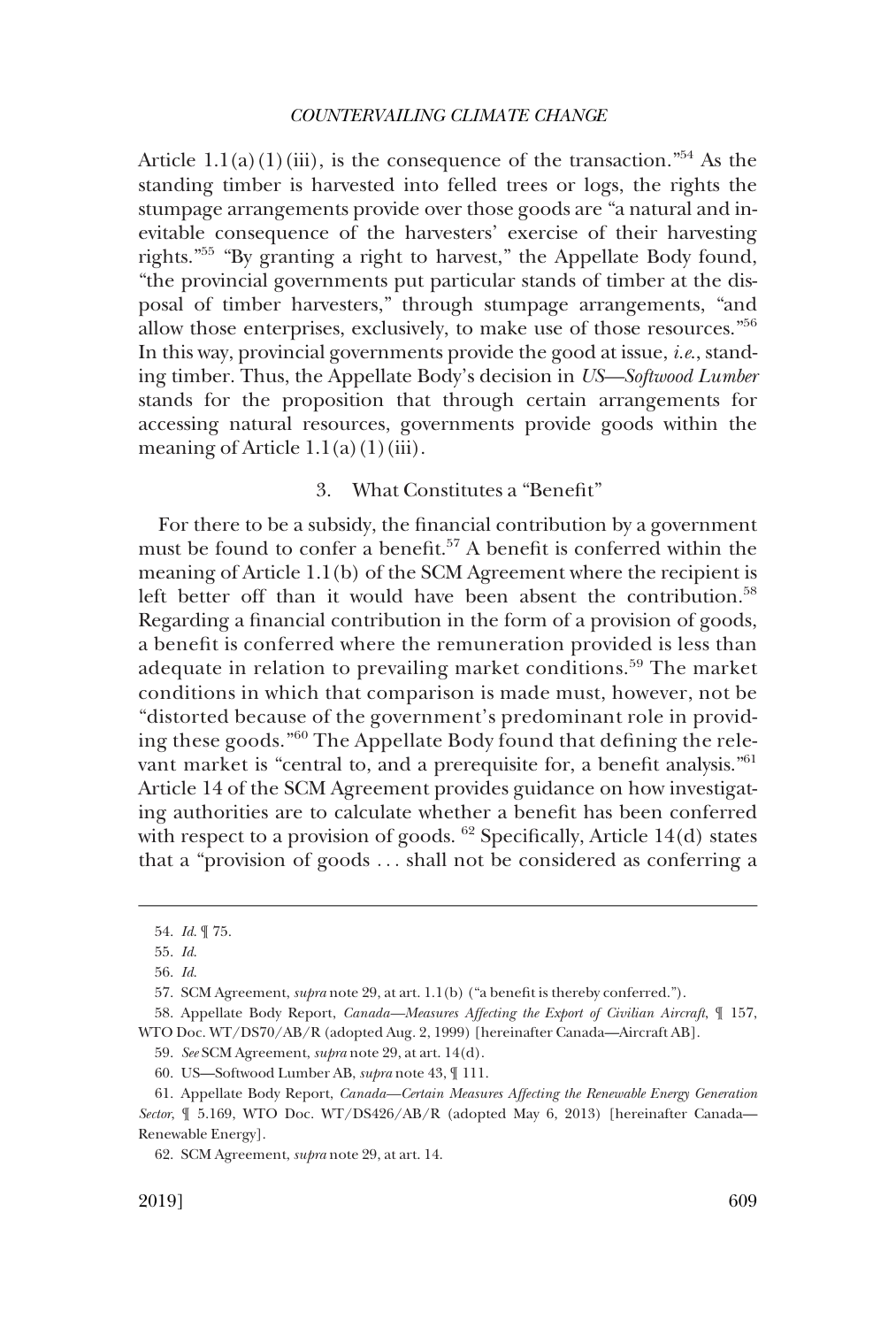<span id="page-11-0"></span>benefit unless the provision is made for less than adequate remuneration...."<sup>63</sup> The adequacy of remuneration is measured "in relation to prevailing market conditions for the good . . . in the country of provision...." $64$ 

Once a financial contribution in the form of a provision of goods has been identified, to determine whether it confers a benefit to the recipient involves the following steps:

- (1) identification of the "relevant market;"<sup>65</sup>
- (2) determination of whether the relevant market is distorted by the "government's predominant role;"<sup>66</sup>
- (3) identification of the appropriate benchmark, taking into account specific market conditions;<sup>67</sup> and
- (4) comparison to determine whether remuneration has been adequate.<sup>68</sup>

# 4. A Subsidy Must Be Specific

For a subsidy to be actionable (in the context of the multilateral regime governing subsidies) or countervailable, it must be found to be specific within the meaning of Article 2 of the SCM Agreement. $69$  A subsidy may be specific *in law* or *in fact*. The Appellate Body summarized the basic elements of a "specificity" analysis in *EC—Large Civil Aircraft (316)*. Particularly, the Appellate Body stated that Articles 2.1(a)-(c) are "principles . . . to be considered within an analytical framework that recognizes and accords appropriate weight to each principle;" no one principle alone is "by itself [] determinative in arriving at a conclusion that a particular subsidy is or is not specific."<sup>70</sup> Under Article 2.1(a), a

<sup>63.</sup> *Id*., at art. 14(d).

<sup>64.</sup> *Id*.

<sup>65.</sup> Appellate Body Report, *Canada—Measures Relating to the Feed-In Tariff Program*, ¶ 5.169, WTO Doc. WT/DS426/AB/R (adopted May 6, 2013) [hereinafter Canada—FIT].

<sup>66.</sup> *Id*. ¶ 5.226.

<sup>67.</sup> Canada—FIT, *supra* note 65, ¶ 5.226; *see* Appellate Body Report, *European Communities and Certain Member States—Measures Affecting Trade in Large Civil Aircraft*, ¶¶ 1120–21, WTO Doc. WT/ DS316/AB/R (adopted May 18, 2011) [hereinafter EC—Large Civil Aircraft AB].

<sup>68.</sup> US—Softwood Lumber AB, *supra* note 43, ¶ 85.

<sup>69.</sup> *See* SCM Agreement, *supra* note 29, at art. 2 (noting that subsidies that fall within the meaning of Article 3.1 are deemed specific).

<sup>70.</sup> EC—Large Civil Aircraft AB, *supra* note 67, ¶¶ 942, 945 (citing Appellate Body Report, *United States—Definitive Anti-Dumping and Countervailing Duties On Certain Products From China*, ¶ 366, WTO doc. WT/DS379/AB/R (adopted Mar. 11, 2011) [hereinafter US—Anti-Dumping and Countervailing Duties China]).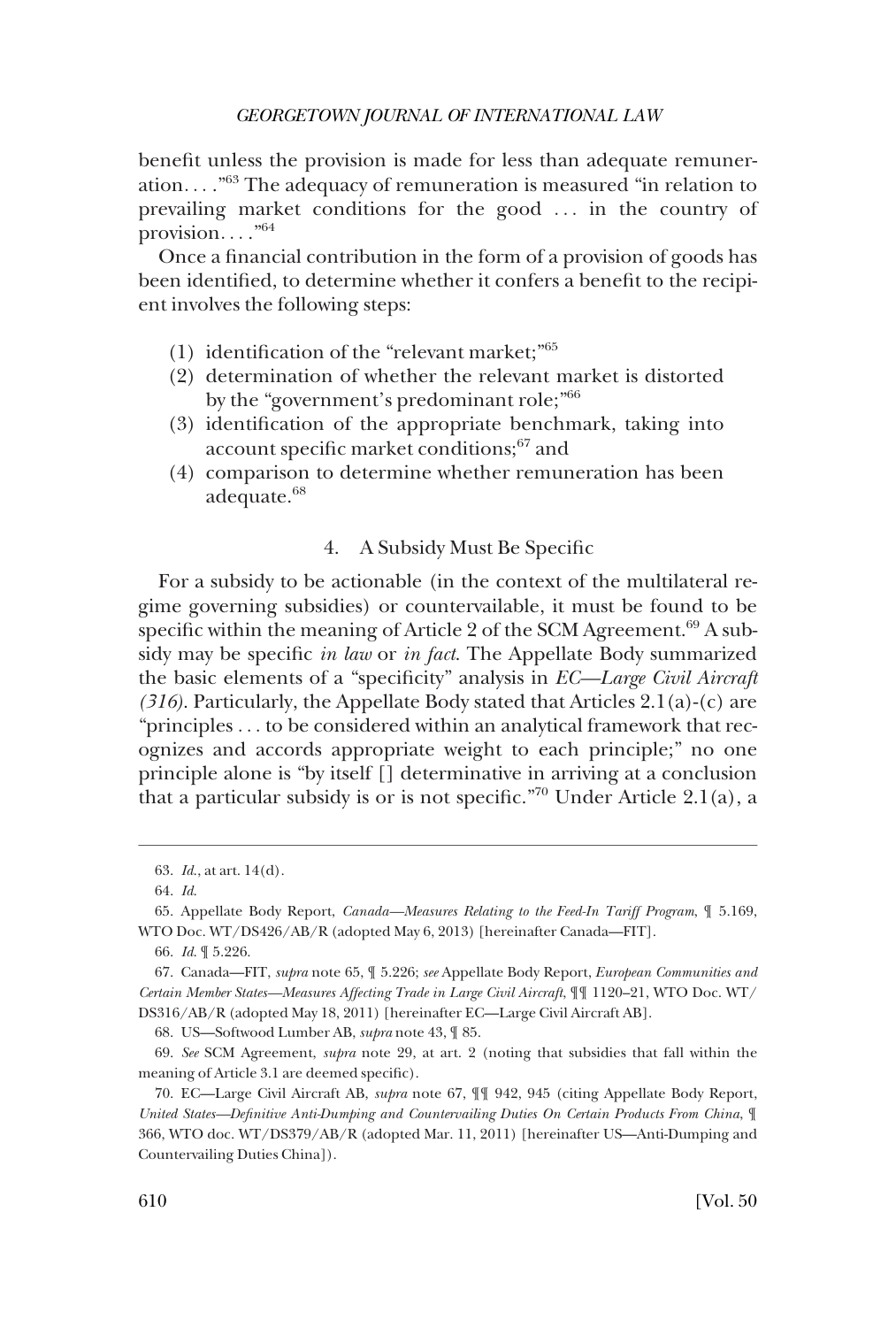<span id="page-12-0"></span>subsidy is specific where eligibility is limited in favor of certain enterprises.71 At the same time, a subsidy is non-specific where "it describes criteria or conditions that guard against selective eligibility."72 Thus, the Appellate Body asserted that this part of the analysis is focused on "whether certain enterprises are eligible for the subsidy, not on whether they in fact receive it."73

Additionally, Article 2.1(c) sets out factors that may be considered if, despite the application of Articles 2.1(a) and (b), there is an "appearance of non-specificity."74 These factors are:

- (1) use of a subsidy program by a limited number of certain enterprises;
- (2) predominant use by certain enterprises;
- (3) the granting of disproportionately large amounts of subsidy to certain enterprises;
- (4) the manner in which discretion has been exercised by the granting authority in the decision to grant a subsidy;
- (5) the extent of diversification of economic activities within the jurisdiction of the granting authority; and
- (6) the length of time during which the subsidy program has been in operation.<sup>75</sup>

## 5. Pass-Through Subsidies

Where "the subsidies at issue are received by someone other than the producer of the investigated product, the question arises whether there is subsidization with respect to that product."76 In *US—Softwood Lumber*, the Appellate Body made three observations:

(1) "financial contributions by the government to the production of *inputs* used in manufacturing products subject to an investigation are not, in principle, excluded from the

<sup>71.</sup> EC—Large Civil Aircraft AB, *supra* note 67, ¶ 943 (citing US—Anti-Dumping and Countervailing Duties China, *supra* note 70, ¶ 367).

<sup>72.</sup> *Id*.

<sup>73.</sup> EC—Large Civil Aircraft AB, *supra* note 67, ¶ 943 (citing US—Anti-Dumping and Countervailing Duties China, *supra* note 70, ¶ 368).

<sup>74.</sup> Appellate Body Report, *United States – Definitive Anti-Dumping and Countervailing Duties on Certain Products from China*, ¶ 367 WTO Doc. WT/DS379/AB/R (adopted Mar. 11, 2011).

<sup>75.</sup> SCM Agreement, *supra* note 29, art. 2.1(c).

<sup>76.</sup> US—Softwood Lumber AB, *supra* note 43, ¶ 139 (internal quotation marks omitted).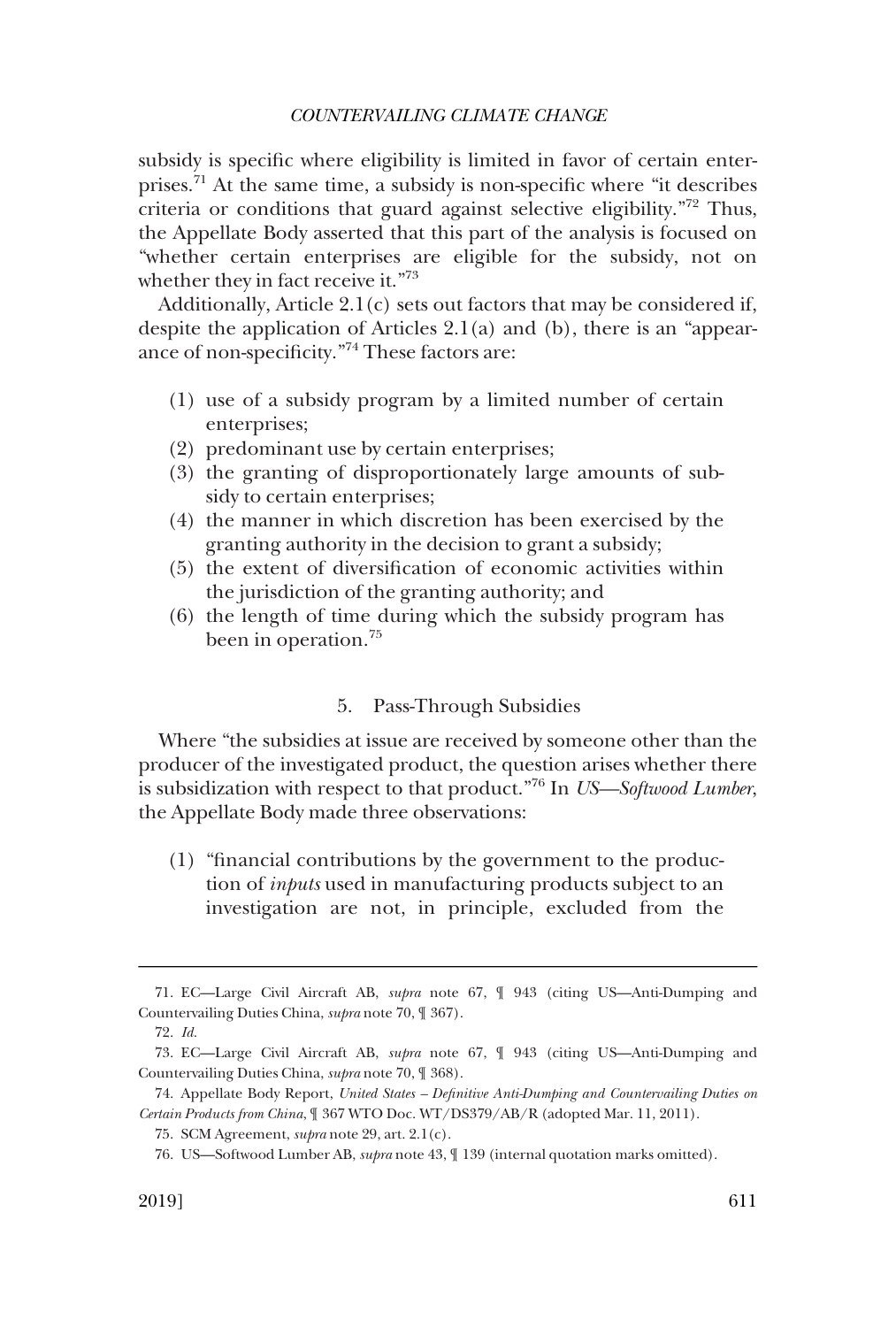amount of subsidies that may be offset through the imposition of countervailing duties on the *processed product*";<sup>77</sup>

- (2) where "the producer of the input is not the same entity as the producer of the processed product, it cannot be presumed ... that the subsidy bestowed on the input passes through to the processed product";<sup>78</sup> and
- (3) in such cases, a "pass through" analysis is required to determine to "what extent subsidies on inputs may be included in the determination of the total amount of subsidies bestowed upon processed products."<sup>79</sup>

Further, the Appellate Body stated that "a pass-through analysis is required where a subsidy is bestowed *indirectly* on producers of products subject to the investigation. . . . .<sup>80</sup> Accordingly, where an entity *other* than a producer of subject products receives a subsidy "and that entity subsequently sells inputs to producers of subject products, the investigating authority is required to determine whether at least some of that subsidy is passed through in the sale to the producers of such products."81

A benefit may be presumed to be extinguished by an arm's length sale.<sup>82</sup> At the same time, this is a rebuttable presumption.<sup>83</sup> An investigating authority or a panel may consider "the ability of governments to obtain certain results from markets by shaping the circumstances and conditions in which markets operate."84 However, such analysis is not required with respect to vertically integrated producers or where the recipient and the investigating authority are not operating at arm's length.

Overall, where a regulatory structure results in cheaper, environmentally harmful energy input into production, it would not for that reason alone be captured by the SCM Agreement. Rather, it must be shown that through government action, an input is being provided, directly or

<sup>77.</sup> *Id*. ¶ 140.

<sup>78.</sup> *Id*.

<sup>79.</sup> *Id*.

<sup>80.</sup> US—Softwood Lumber AB, *supra* note 43, ¶ 129.

<sup>81.</sup> *Id*.

<sup>82.</sup> Appellate Body Report, *United States—Countervailing Measures Concerning Certain Products from the European Communities*, ¶ 126, WTO Doc. WT/DS212/AB/R (adopted Dec. 9, 2002) [hereinafter US—Certain Products from EC AB].

<sup>83.</sup> *Id*. ¶ 127.

<sup>84.</sup> Although the Appellate Body made this observation in the context of privatizations, the observation holds true in general terms. *See id*. ¶ 124.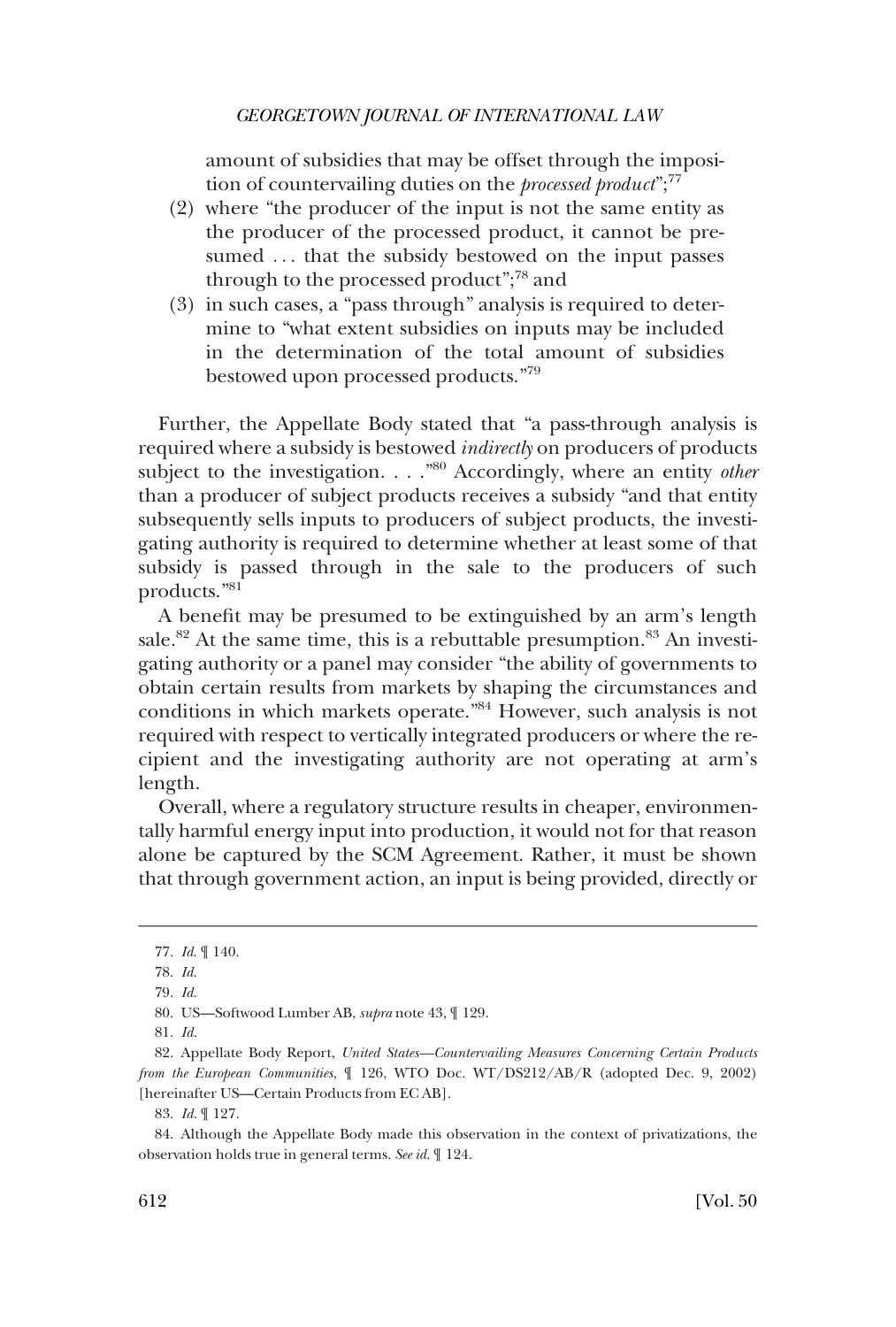<span id="page-14-0"></span>indirectly, to a producer and that the producer is not paying adequate remuneration for that input.

# IV. THE SCM AGREEMENT AND SECTORAL EXCLUSIONS WITHIN AN ETS

In this section, we address ETSs that have sectoral exclusions that are not otherwise covered by other forms of carbon pricing or taxation: that is, we are concerned with the removal of a sector not otherwise carbon-regulated from the market mechanisms of pricing carbon pollution through an ETS. Such exclusions typically are in respect either of carbon-intensive power generation or of sectors with significant carbon-intensive power input requirements.

We open our analysis with two framework observations. First, we recognize that many WTO Members might well object to a line of analysis that would imply incorporating global environmental standards, and especially those related to climate change, into the WTO through the "backdoor" of the SCM Agreement. Such objections are likely to be based on two foundational principles of trade agreements: for one, a country's tax and regulatory regime, including the management of its own natural resources and environment, is an aspect of its competitive advantage (or disadvantage).<sup>85</sup> A Member seeks, and gives, economic concessions in the context of trade negotiations based on these considerations. Indeed, the negotiators of the SCM Agreement did turn their minds to "the environment" - albeit in a different form<sup>86</sup> - but even then, subjected the provision to a sunset clause.87 For another, and as a corollary, where a party to a trade agreement does not agree to specific obligations in respect of such matters, other parties to the agreement should not seek, and must not obtain, such concessions through dispute settlement. This core principle—essentially, one of good faith—is specifically captured in the WTO Agreement,<sup>88</sup> but should be treated as axiomatic in all trade negotiations.

Second, in *US – Export Restraints*, the panel found that the universe of subsidies is limited to those measures falling strictly within the terms of

<sup>85.</sup> For a fuller analysis, see RAMBOD BEHBOODI, INDUSTRIAL SUBSIDIES AND FRICTION IN WORLD TRADE: TRADE POLICIES OR TRADE POLITICS 9 (Routledge, 1994).

<sup>86.</sup> SCM Agreement, *supra* note 29, at art. 8.2(c) ("assistance to promote adaptation of existing facilities to new environmental requirements imposed by law and/or regulations which result in greater constraints and financial burden on firms . . . ").

<sup>87.</sup> *Id*. art. 31.

<sup>88.</sup> DSU, *supra* note 30, at art. 3.10.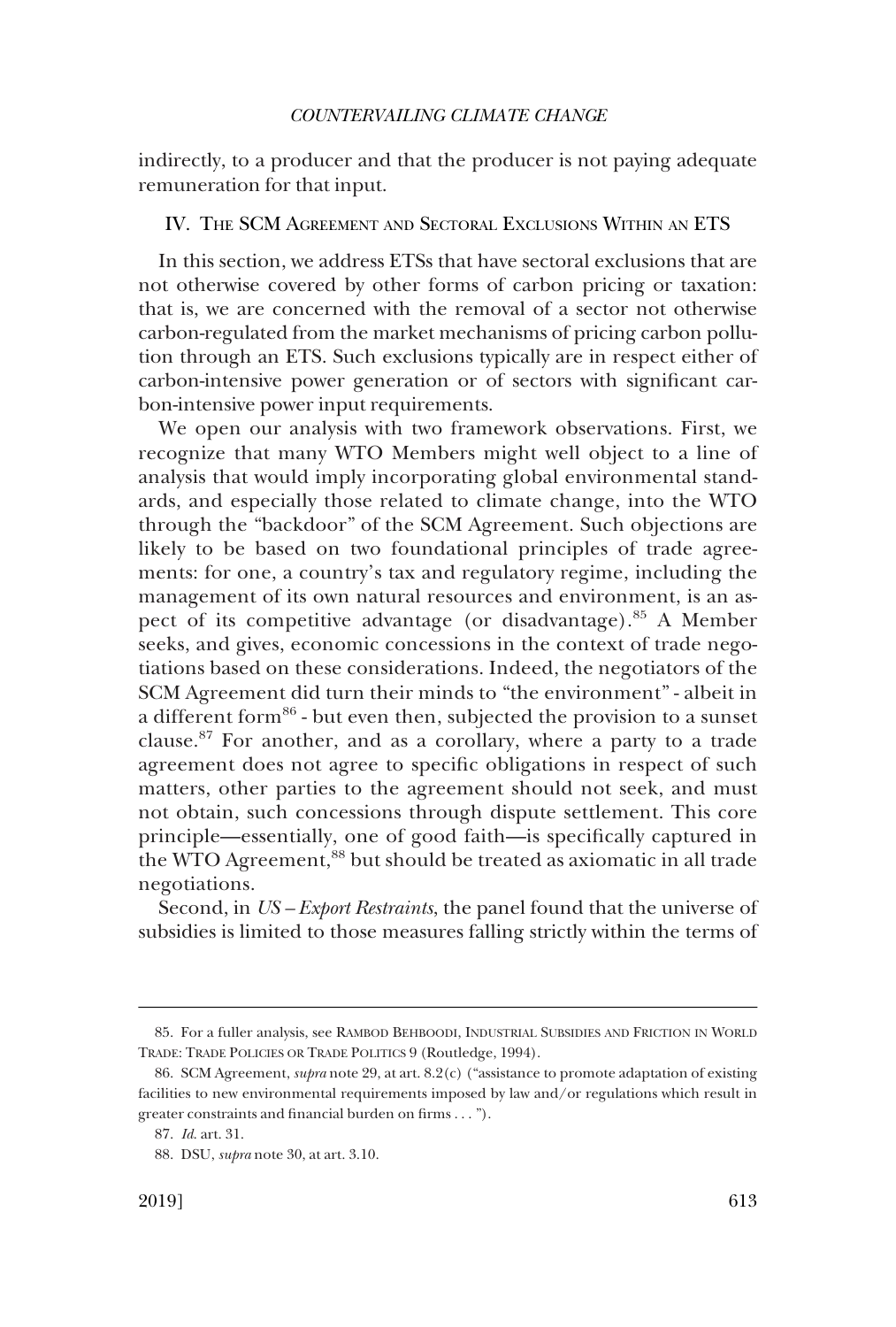<span id="page-15-0"></span>Article 1 of the SCM Agreement, and not all measures that in some way have the effect of benefitting an industry or an enterprise.<sup>89</sup>

In this light, we do not propose a radical departure from jurisprudence. This Article connects established cases that have previously existed in apparently watertight compartments. Our analysis comprises the following analytical steps:

- (1) there is no conceptual distinction between air that is free of pollutants and air that is free of excessive greenhouse gases, and each is a natural resource;
- (2) natural resources are goods within the meaning of the SCM Agreement;
- (3) clean air is made available to industry by the government, because, as part of the environment, clean air is under the overall control of the state and clean air is an input into production;
- (4) where the provision of clean air is not remunerated adequately, there is a subsidy;
- (5) in terms of power generation, not all production of electricity consumes clean air; any subsidy found to exist with respect to the consumption of clean air would be specific to carbon-producing energy producers; and
- (6) the subsidy is then directly made to or passed through to downstream producers that use subsidized electricity.

# A. *Clean Air is a Good*

The first element in a subsidy determination is "financial contribution."<sup>90</sup> In this case, the analysis would be under Article  $1.1(a)(1)(iii)$ : whether the government is providing a "good."<sup>91</sup> Air in itself is a "good": it is tradeable and indeed, traded. At issue is whether unpolluted or clean air in its natural state, rather than air more broadly,  $92$ constitutes a good within the meaning of the SCM Agreement. In the light of the wide scope of the terms "good," "*bien*," and "*bienes*," as discussed in *US—Softwood Lumber*, nothing should *a priori* exclude "clean

<sup>89.</sup> US—Export Restraints, *supra* note 34, ¶ 8.69.

<sup>90.</sup> *Id*. art. 1.1(a)(1).

<sup>91.</sup> *Id*. art. 1.1(a)(1)(iii).

<sup>92.</sup> Emitting carbon dioxide or methane, or other greenhouse gases or pollutants, into the air does not render air no longer air. Rather, air becomes polluted, contaminated, or simply, dirty air.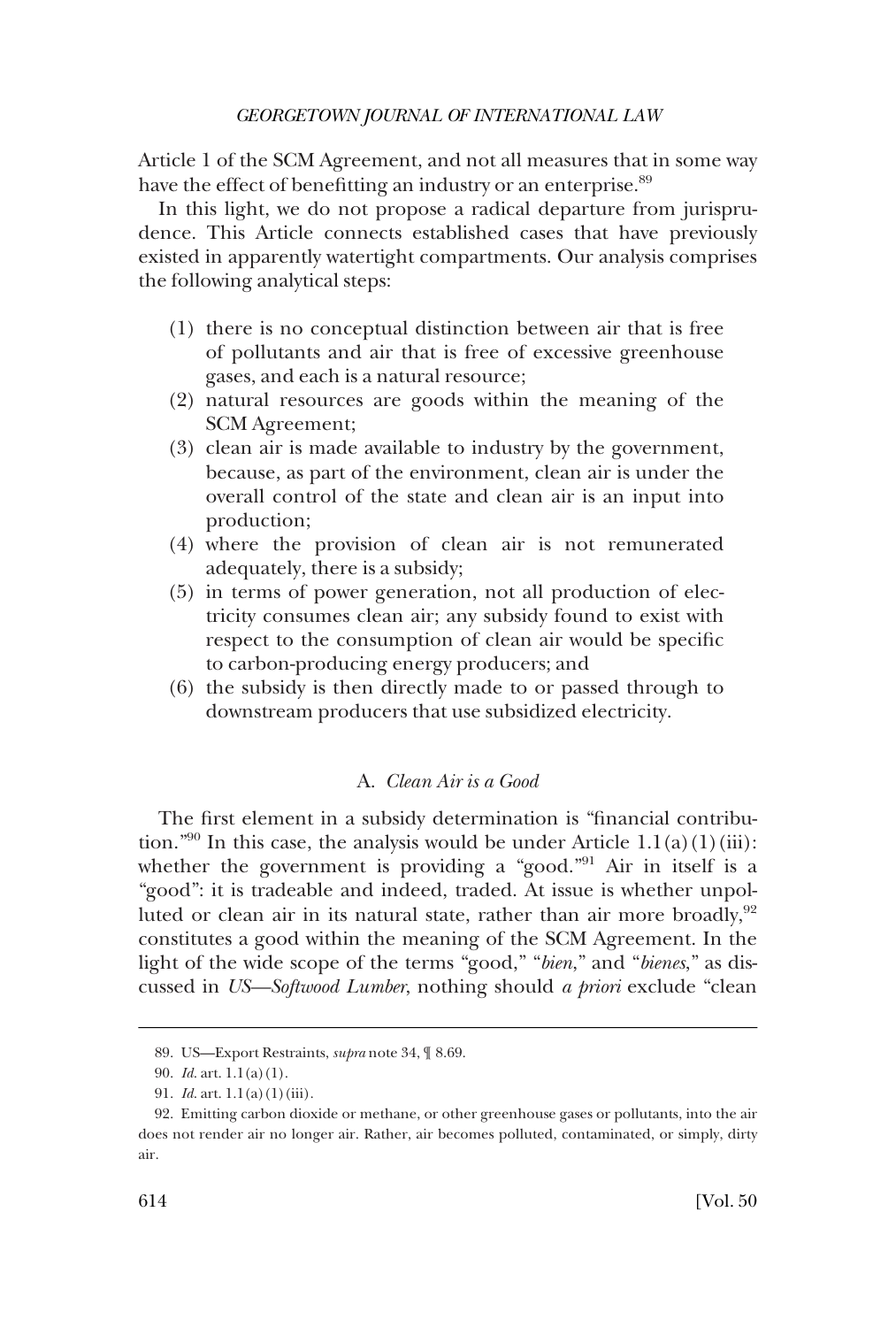air" from falling within the meaning of a good in Article  $1.1(a)(1)(iii)$ of the SCM Agreement.

Supporting this assessment, in *US—Softwood Lumber*, the question was not whether trees, once harvested, are goods, but instead whether the trees, *before* harvesting, are goods.<sup>93</sup> That is, are the trees goods within the meaning of Article  $1.1(a)(1)(iii)$  while they remain rooted to the ground as a public, natural resource? The Appellate Body held that standing timber, in its natural state and *as a natural resource*, constituted a good within the meaning of the SCM Agreement.<sup>94</sup> In this sense, at issue is whether clean air, regardless of whether it has been commoditized or removed from its natural state, is nonetheless a "good" that is "consumed", in particular in the power generation process.

Jurisprudence on what constitutes "natural resources" under the GATT, specifically under Article XX, provides additional support for the proposition that *clean* air in the atmosphere, which is capable of being "consumed" through pollution, is a good distinct from "air" as a tradeable commodity. In *US—Reformulated Gasoline*, the panel found that "clean air" is an exhaustible natural resource:

In the view of the Panel, clean air was a resource (it had value) and it was natural. It could be depleted. The fact that the depleted resource was defined with respect to its qualities was not, for the Panel, decisive. Likewise, the fact that a resource was renewable could not be an objection. A past panel had accepted that renewable stocks of salmon could constitute an exhaustible natural resource. Accordingly, the Panel found that a policy to reduce the depletion of clean air was a policy to conserve a natural resource within the meaning of Article  $XX(g)$ .<sup>95</sup>

The complainants, Venezuela and Brazil, did not appeal this finding. In interpreting and applying the second condition of Article  $XX(g)$ — "made effective in conjunction with"<sup>96</sup>—the Appellate Body confirmed the panel's finding in two ways. First, the Appellate Body characterized the measures at issue as "restrictions on the *consumption or depletion of* 

<sup>93.</sup> US—Softwood Lumber AB, *supra* note 43, ¶ 57.

<sup>94.</sup> *Id*. at ¶ 67.

<sup>95.</sup> Panel Report, *United States—Standards for Reformulated and Conventional Gasoline*, ¶ 6.37, WTO Doc. WT/DS2/R (adopted Jan. 29, 1996) [hereinafter US—Reformulated Gasoline].

<sup>96.</sup> General Agreement on Tariffs and Trade, Oct. 30, 1947, 61 Stat. A-11, 55 U.N.T.S. 194 art.  $XX(g)(3)$  [hereinafter GATT].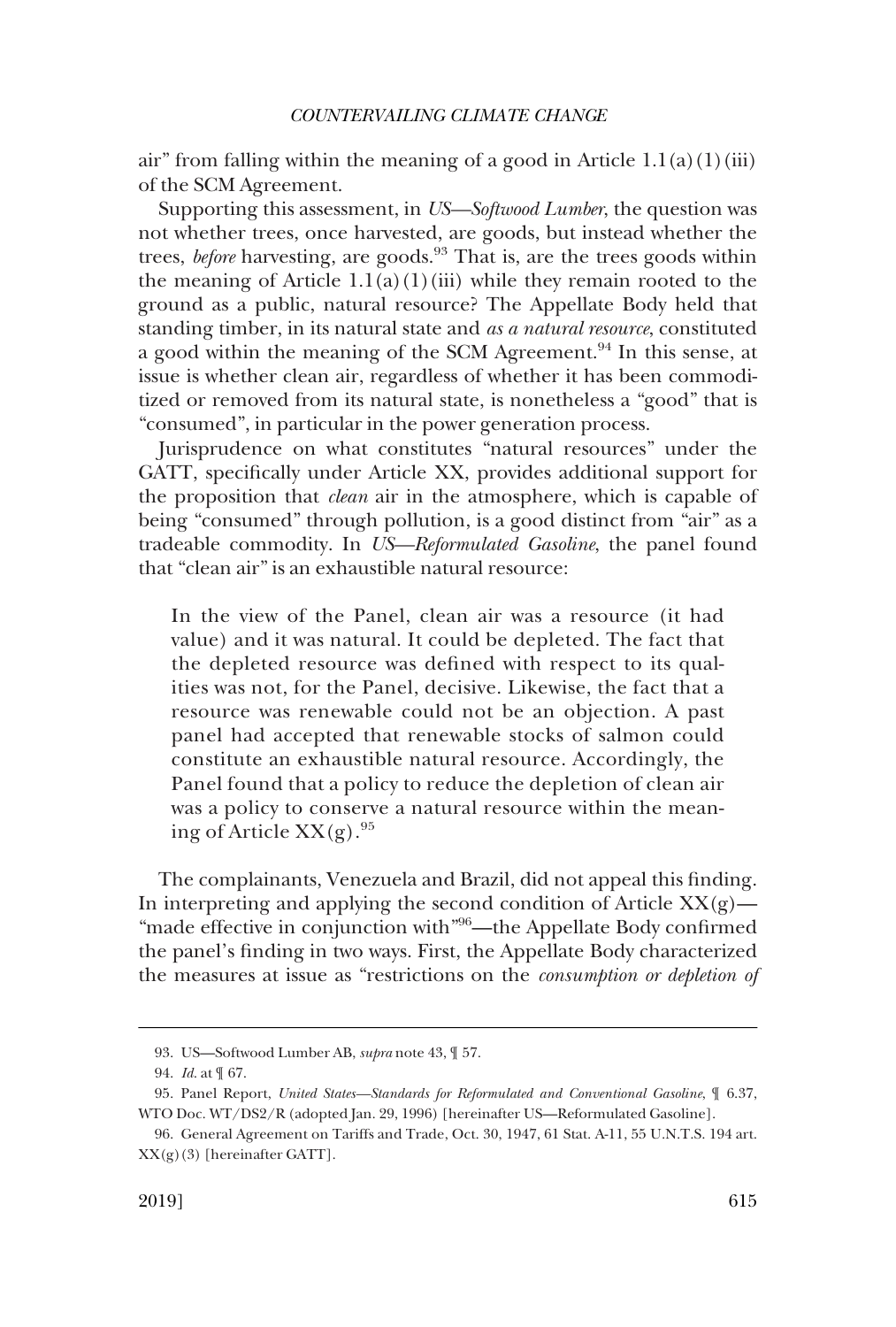*clean air* by regulating the domestic production of 'dirty' gasoline."97 Second, the Appellate body rejected an "effects-based" approach to determining whether a measure is "primarily aimed" at conservation of natural resources.98 The Appellate Body stressed that "in the field of conservation of exhaustible natural resources, a substantial period of time, perhaps years, may have to elapse before the effects attributable to implementation of a given measure may be observable."99 Thus, clean air is "consumed" when pollutants are released into it; and, that consumption need not be measurable immediately.

The scope of the phrase "exhaustible natural resources" was more fully argued before the Appellate Body in *US—Shrimp*. In that dispute, the complainants, relying in part on the drafting history of the GATT, argued that the phrase referred to "finite resources such as minerals."100 The Appellate Body was not convinced. It noted that the text of the provision did not limit it to *minerals* or non-living natural resources.<sup>101</sup> Crucially, it also stressed that Article  $XX(g)$  "must be read by a treaty interpreter *in the light of contemporary concerns of the community of nations about the protection and conservation of the environment*."<sup>102</sup> Accordingly, "in line with the principle of effectiveness in treaty interpretation, measures to conserve exhaustible natural resources, whether *living* or *non-living*, may fall within Article  $XX(g)$ ."<sup>103</sup>

Taking into account the above, the following is jurisprudentially unassailable: (1) the terms "goods," "*bien*," and "*bienes*" cover a wide range of tangibles and intangibles, as well as chattel and immovables essentially, anything of value or capable of holding value; (2) air is, as such, a "good;" (3) clean air has value; (4) clean air is a "natural resource" that is susceptible to "consumption," depletion, or exhaustion through the release of pollutants into it, *e.g*., carbon dioxide and methane, and there is international scientific consensus that unrestricted

<sup>97.</sup> Appellate Body Report, *United States—Standards for Reformulated and Conventional Gasoline*, ¶ 21, WTO Doc. WT/DS2/AB/R (adopted Apr. 29, 1996) (emphasis added).

<sup>98.</sup> *Id*.

<sup>99.</sup> *Id*.

<sup>100.</sup> Appellate Body Report, *United States—Import Prohibition of Certain Shrimp and Shrimp Products*, ¶ 127, WTO Doc. WT/DS58/AB/R (adopted Oct. 12, 1998) [hereinafter US—Shrimp AB]. While at issue was the finiteness of "exhaustible natural resources" and whether "living" things were also natural resources, the complainants' emphasis on "minerals" and the negotiating history of the GATT is instructive. Had it succeeded, it could well have scaled back on the findings of the panel in US—Reformulated Gasoline.

<sup>101.</sup> *Id*. ¶ 128.

<sup>102.</sup> *Id*. ¶ 129 (emphasis added).

<sup>103.</sup> *Id*. ¶ 131 (emphasis in original).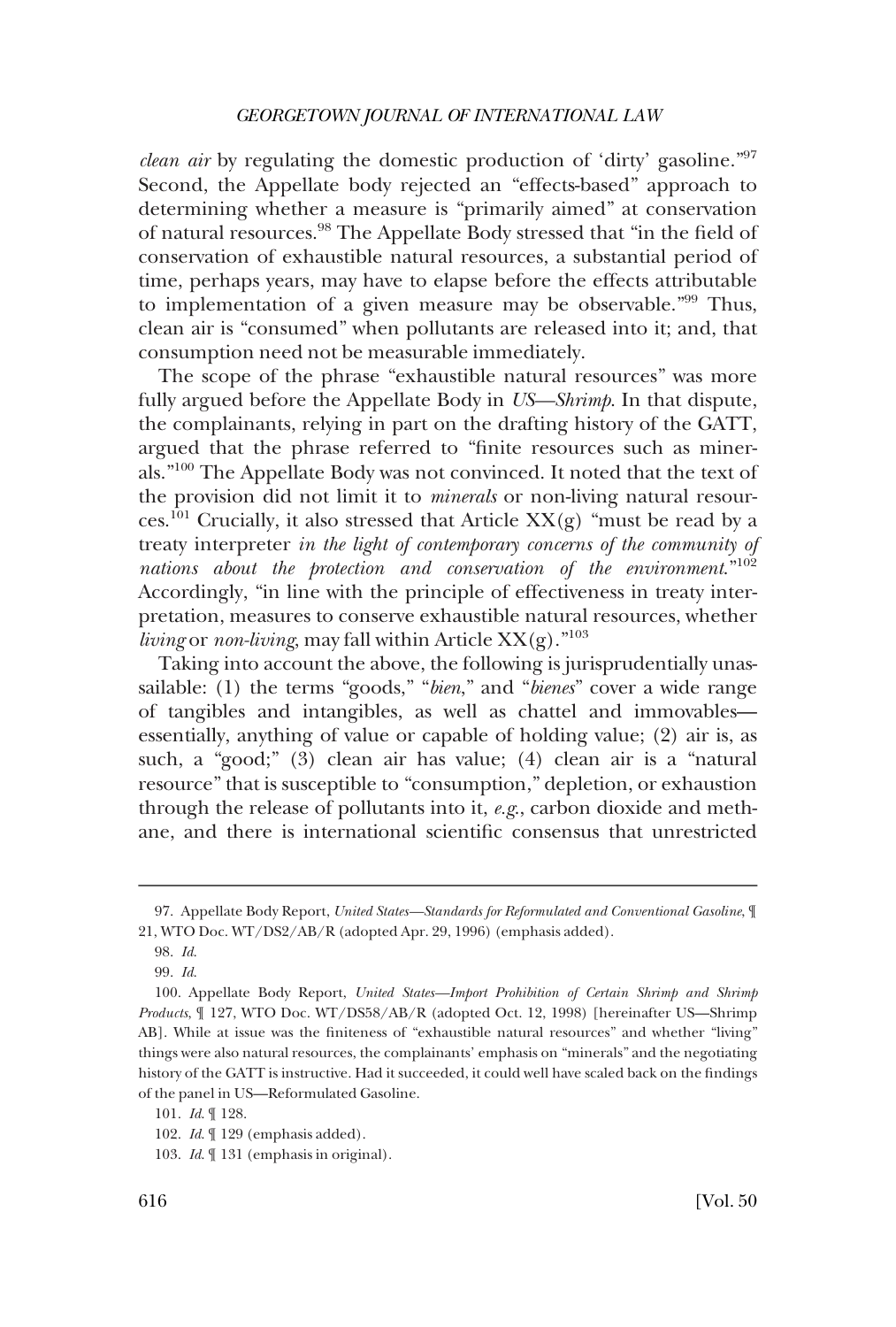<span id="page-18-0"></span>release of carbon dioxide, methane, and other greenhouse gases constitute climate change pollutants and deplete clean  $air^{104}$ ; and (5) treaty terms should be interpreted "in light of the contemporary concerns of the community of nations about the protection and conservation of the environment."105 Finally, while there are questions about the best means of tackling climate change, in both scientific<sup>106</sup> and policy<sup>107</sup> terms, it should be uncontroversial to argue that carbon emissions constitute a "contemporary concern of the community of nations."108

# B. *A Government "Provides" Clean Air*

A financial contribution exists under Article  $1.1(a)(1)(iii)$  where a government provides a good.109 The Appellate Body has defined the term "provides" as to "supply or furnish for use; make available."110 The question is whether a government can *provide* clean air as a good to its polluting industries.

At least three arguments may be made against the proposition that the government provides clean air to its polluting industries. First, because air is all around us, it is not capable of being provided by a government unless somehow commodified.111 Second, unlike in *US— Softwood Lumber*, a producer is not given an "exclusive" right to consume or deplete clean air.112 (In *US—Softwood Lumber*, the Appellate Body observed that "stumpage arrangements give tenure holders a right to

<sup>104.</sup> Scientific Consensus: Earth's Climate Is Warming, NAT'L AERONAUTICS AND SPACE ADMIN., <https://climate.nasa.gov/scientific-consensus/> (last visited Feb. 21, 2019) ("Multiple studies published in peer-reviewed scientific journals show that 97 percent or more of actively publishing climate scientists agree: climate-warming trends over the past century are extremely likely due to human activities"); *see also Air Pollution: Current and Future Challenges*, ENVTL. PROT. AGENCY, [https://](https://www.epa.gov/clean-air-act-overview/air-pollution-current-and-future-challenges)  [www.epa.gov/clean-air-act-overview/air-pollution-current-and-future-challenges](https://www.epa.gov/clean-air-act-overview/air-pollution-current-and-future-challenges) (last visited Feb. 19, 2019) ("EPA determined in 2009 that emissions of carbon dioxide and other long-lived greenhouse gases that build up in the atmosphere endanger the health and welfare of current and future generations by causing climate change and ocean acidification").

<sup>105.</sup> US—Shrimp AB, *supra* note 100, ¶ 129.

*See generally Intergovernmental Panel on Climate Change*, IPCC.CH, <https://www.ipcc.ch/>(last 106. visited July 21, 2019).

<sup>107.</sup> *See generally* Kyoto Protocol, *supra* note 18; *see also* Paris Agreement, *supra* note 1.

<sup>108.</sup> US—Shrimp AB, *supra* note 100, ¶ 129.

<sup>109.</sup> SCM Agreement, *supra* note 29, art. 1.1(a)(1)(iii) ("[A] subsidy shall be deemed to exist if . . . a government *provides* goods . . .") (emphasis added).

<sup>110.</sup> EC—Large Civil Aircraft AB, *supra* note 67, ¶ 963 (citing *Provides*, SHORTER OXFORD ENGLISH DICTIONARY (6th ed. 2007).

<sup>111.</sup> A similar argument could be made with respect to water—by letting ships use a government's maritime waters, a government would be providing water to its shipping industry.

<sup>112.</sup> US—Softwood Lumber AB, *supra* note 43, ¶ 75.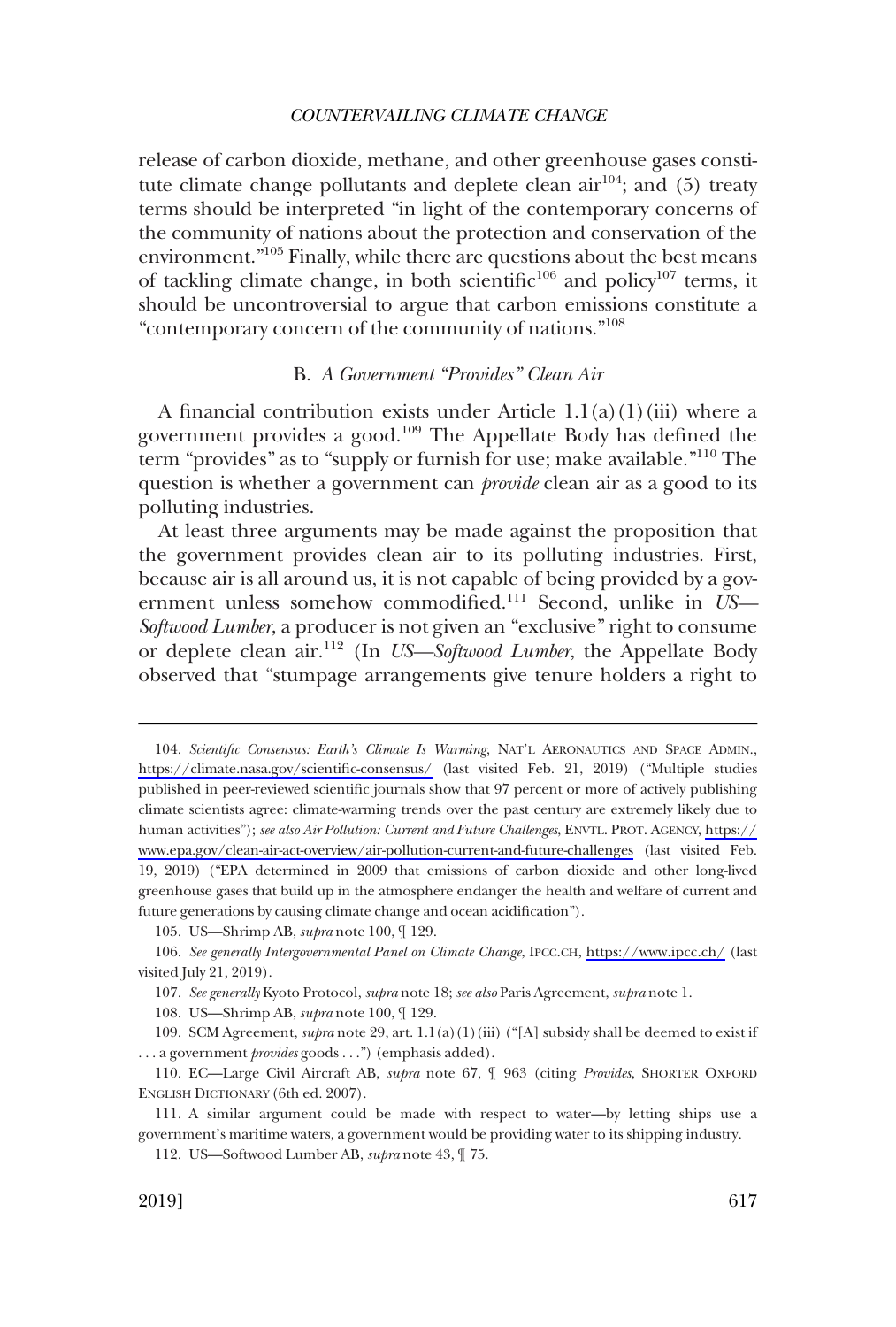enter onto government lands, cut standing timber, and enjoy exclusive rights over the time that is harvested."113) Third, the absence of a regulatory framework for carbon emissions does not, in itself, imply the existence of an "exchange of rights and obligations": the Appellate Body has noted that, with respect to a purchase of goods, in considering the various elements of a government purchasing goods, "all these aspects are part of a broader transaction that involves an exchange of rights and obligations."114 Moreover, letting an industry pollute at will does not involve a positive act, *e.g*., entering into an agreement to give the right to exploit a natural resource to a private entity.<sup>115</sup>

In this respect, the limiting observations of the Appellate Body in *US—Softwood Lumber* are instructive. Responding to Canada's concerns that "make available" is an overbroad interpretation of "provide," the Appellate Body noted that:

[T]he concept of "making available" or "putting at the disposal of," which requires there to be a reasonably proximate relationship between the action of the government providing the good or service on the one hand, and the *use or enjoyment of the good or service by the recipient* on the other. Indeed, a government must have some control over the *availability* of a specific thing being "made available."<sup>116</sup>

Another analogy is the mobile telephony spectrum, or the right to use a frequency in space. Whether a good or a service, there is no doubt that government "provides" the spectrum when it issues a license to telecommunication companies to use that spectrum.<sup>117</sup> In this specific field, ETSs have already been put in place in a number of different jurisdictions, with emissions credits serving, essentially, as permits to consume or deplete clean air.<sup>118</sup>

The implementation of an ETS creates the circumstances<sup>119</sup> in which clean air is provided to an emitter – be it an energy generator or a

<sup>113.</sup> *Id*.

<sup>114.</sup> Canada—FIT, *supra* note 65, ¶ 5.131.

<sup>115.</sup> *But cf*. US—Softwood Lumber AB, *supra* note 43.

<sup>116.</sup> US—Softwood Lumber AB, *supra* note 43, ¶ 71.

*See, e.g*., Federal Communications Commission, *Licensing*, FCC.GOV, *[https://www.fcc.gov/](https://www.fcc.gov/licensing-databases/licensing)*  117. *[licensing-databases/licensing](https://www.fcc.gov/licensing-databases/licensing)* (last visited Feb. 21, 2019).

<sup>118.</sup> *See supra* Section II.

<sup>119.</sup> EC—Large Civil Aircraft AB, *supra* note 67, ¶ 965. The Appellate Body observed:

While government action concerning the creation of a good or service may not be relevant if that good or service is not ultimately provided to a recipient, we do not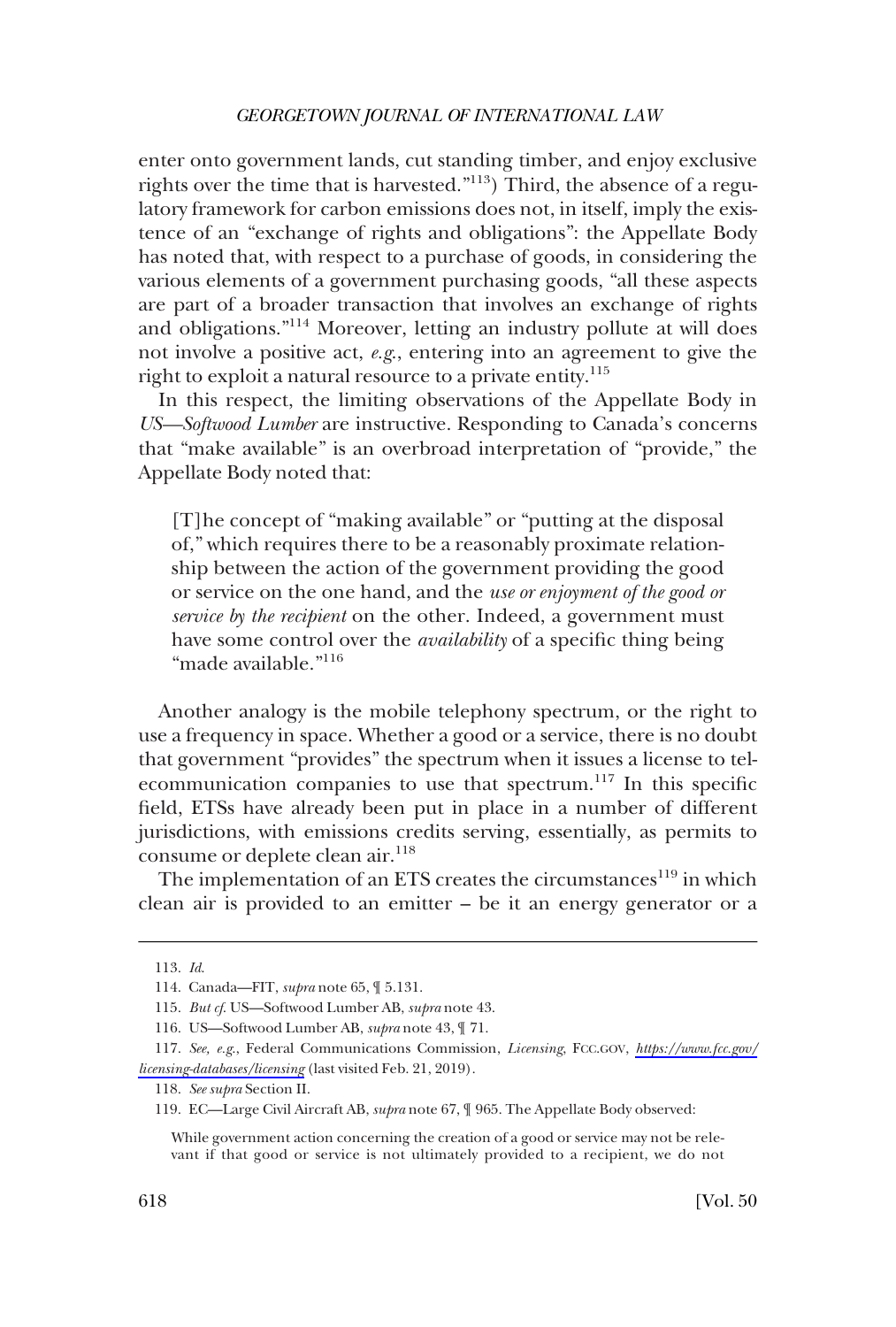producer. Under an ETS, each emitter of greenhouse gases must pay a fee for placing carbon molecules into the atmosphere. High-carbon gases such as methane would, accordingly, attract a higher emission fee than low-carbon gases such as carbon dioxide. Emissions are measured and priced in weight of carbon. However, the underlying concern is concentration of carbon-based gases in the atmosphere—that is, within a given volume, the *displacement* of non-carbon, unpolluted air with greenhouse gases, or the effective depletion or consumption of clean air. Importantly, the "provision" of clean air in this sense is the same. Whether the ETS mandates an emitter to pay a price for the greenhouse gas it emits on the one hand while allowing another emitter to emit without regulation on the other, each emitter is "provided" clean air.

Accordingly, the proper characterization of "provides" goods would involve the following four elements: (1) there is a good; (2) each government has at least some control over that good within its sovereign territory; (3) the government grants control over the good to another entity or permits another entity to have access to that good; and (4) the good in question is consumed by that other entity. "Consumption" in this context would include reselling the input, directly using the input, or otherwise consuming or depleting the input as a result of the production process.

Applying these elements to, for example, coal-based electricity generators, a government "provides a good" because (1) clean air is a good; (2) each government has sovereign control over its environment and some control over the quality of that environment, including clean air; (3) generators deplete or consume clean air by infusing it with greenhouse gases; and (4) they can do so because, whether through absence of regulation, affirmative exclusion from an existing regulatory regime, or positive action, they are permitted to consume clean air by the government that has sovereign control over it. Thus, the provision of clean air through a government's ETS falls squarely within the meaning of Article  $1.1(a)$ (iii) of the SCM Agreement.

understand on what basis such actions would necessarily be excluded in assessing what has been provided. Recalling the meaning of the term "provide" set out above—supply or furnish for use; make available—we consider that this term permits taking into account what was involved in supplying or furnishing that infrastructure. The creation of infrastructure is a precondition, and thus necessary, for the provision of that infrastructure. We therefore do not view the use of the term "provision" in Article 1.1(a)(1)(iii) as excluding the possibility that circumstances of the creation of infrastructure may be relevant to a proper characterization of what it is that is provided.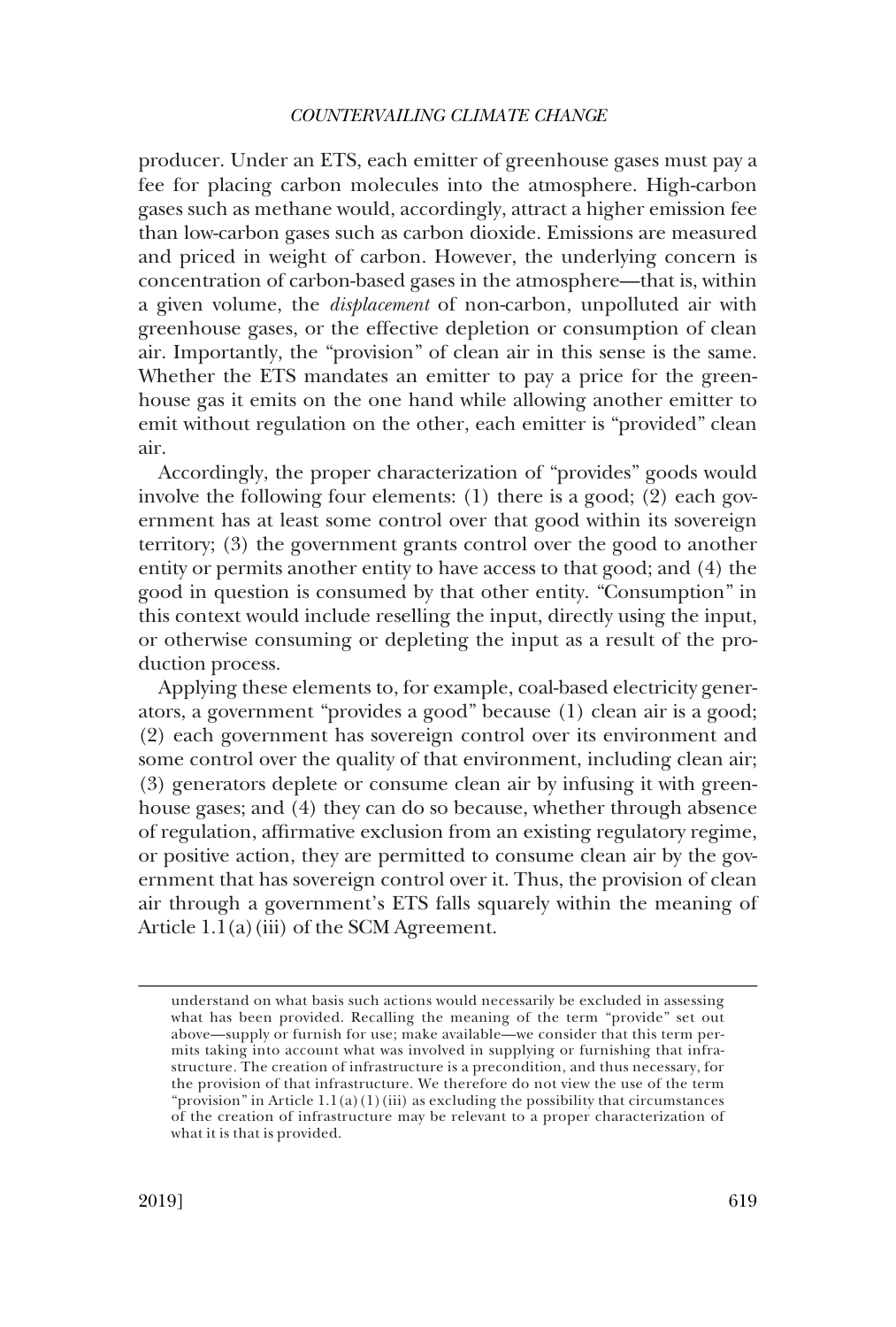# <span id="page-21-0"></span>C. *Providing Clean Air for Consumption Without Adequate Remuneration Confers a Benefit*

For a subsidy to exist, the financial contribution in question—in this instance, the provision of a good by a government—must be found to confer a benefit to the recipient.<sup>120</sup> The Appellate Body has found that "[a] benefit does not exist in the abstract, but must be received and enjoyed by a beneficiary or a recipient."<sup>121</sup>

One way to assess whether the provision of a good, in this case clean air, confers a benefit is to "examine whether, under the benchmark provided in Article 14(d) of the SCM Agreement,"122 the remuneration obtained by a government was less than adequate "in relation to prevailing market conditions for the good or service in question in the country of provision."123 Typically, this requires a consideration of whether the recipient is placed in a more advantageous position than it otherwise would have been absent the financial contribution.<sup>124</sup>

The "good" being provided to, for example, carbon-intensive electricity generators is "clean air," which is depleted through the emission of greenhouse gases, among other pollutants. To determine whether a benefit was conferred, the relevant market in which the good was provided must be defined.

Here, before the implementation of an ETS, there is arguably no domestic market in which the provision of clean air can be benchmarked. However, with the implementation of an ETS, a government creates a market in which clean air is regulated and traded—and priced. The ETS is the prevailing market within which it may be determined what an excluded emitter would otherwise have had to pay if it were included in the ETS. Thus, for an emitter that has been excluded from the ETS and is otherwise paying nothing for the clean air it consumes, the price the emitter would otherwise have to pay is the price at which the ETS would have been set had that emitter been included in the scheme. Accordingly, the benefit conferred to the excluded emitter is the difference between what it currently pays, which is zero, and the price it would pay for the emissions credits, which are purchased in the event that the emitter must exceed its established emissions allowance.

<sup>120.</sup> SCM Agreement, *supra* note 29, art. 1.1(b).

<sup>121.</sup> Canada—Aircraft AB, *supra* note 58, ¶ 154.

<sup>122.</sup> Canada—FIT, *supra* note 65, ¶ 5.160.

<sup>123.</sup> *Id*. ¶ 5.226.

<sup>124.</sup> Panel Report, *Canada—Measures Affecting the Export of Civilian Aircraft*, ¶ 9.112, WTO Doc. WT/DS70/R (adopted Apr. 14, 1999) [hereinafter Canada—Aircraft].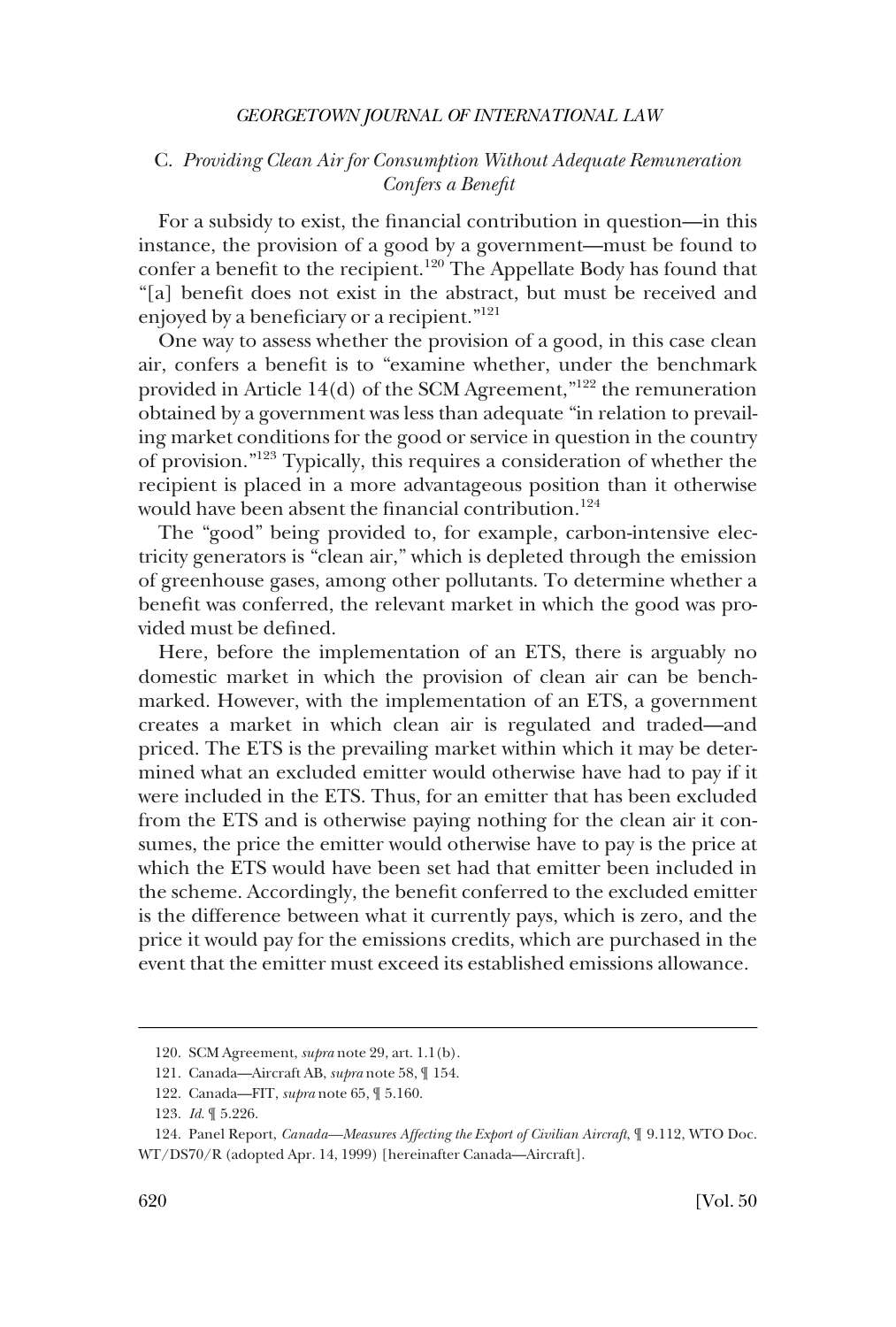# D. *Regulatory Failure May Be Specific*

<span id="page-22-0"></span>To be countervailable, a subsidy must be found to be specific.<sup>125</sup> Article 2 sets out the ways in which a subsidy may be specific.<sup>126</sup> The first two methods for determining whether a subsidy is specific are (1) whether the government explicitly limited access to a subsidy or (2) whether the eligibility criteria for a subsidy is objective and clearly spelled out in law.<sup>127</sup> Article 2.1(c) sets out other factors to be considered in the absence of any appearance of specificity.<sup>128</sup>

Where regulatory failure by Members is endemic and wide-spread, it might well be challenging to establish that any subsidy arising out of this unregulated or under-regulated "provision of clean air" is specific in law or in fact. Also, at least until the Kyoto Protocol, nothing about greenhouse gas emissions set them apart as a distinct class of pollutants, such that failure to regulate greenhouse gases would amount to a specific subsidy.129 More to the point, in respect of many developing and less developed countries, regulation of greenhouse gas emissions was arguably not even a concern until the Paris Agreement in 2016.<sup>130</sup>

The purpose of an ETS is reduction of carbon emissions. There are at least three points at which emissions may be controlled:

- (1) direct regulation of power generation: for example, solar, wind, and hydro-electricity do not emit greenhouse gases in generating electricity;
- (2) life-cycle costing of greenhouse gases: material used in the generation of carbon-neutral energy, for example, or in the production of goods; and
- (3) direct carbon footprint of the use of a product (such as an automobile).

<sup>125.</sup> SCM Agreement, *supra* note 29, art. 1.2.

<sup>126.</sup> *Id*. art. 2.1

<sup>127.</sup> *Id*. arts. 2.1(a)-(b).

<sup>128.</sup> *Id*. art. 2.1(c).

<sup>129.</sup> It was not until the adoption of the Kyoto Protocol in 1997 that obligations were set for governments to reduce the release of greenhouse gases into the atmosphere by way of marketbased approaches, such as an ETS. Developing and least developed countries were exempted from these obligations. Up to and until that point, the idea that the non-regulation of greenhouse gases would result in a specific subsidy likely could not have been considered. *See History of UN Climate Talks*, CTR. FOR CLIMATE AND ENERGY SOLS., *[https://www.c2es.org/content/](https://www.c2es.org/content/history-of-un-climate-talks/) [history-of-un-climate-talks/](https://www.c2es.org/content/history-of-un-climate-talks/)* (last visited June 20, 2019).

<sup>130.</sup> *See* Paris Agreement, *supra* note 1.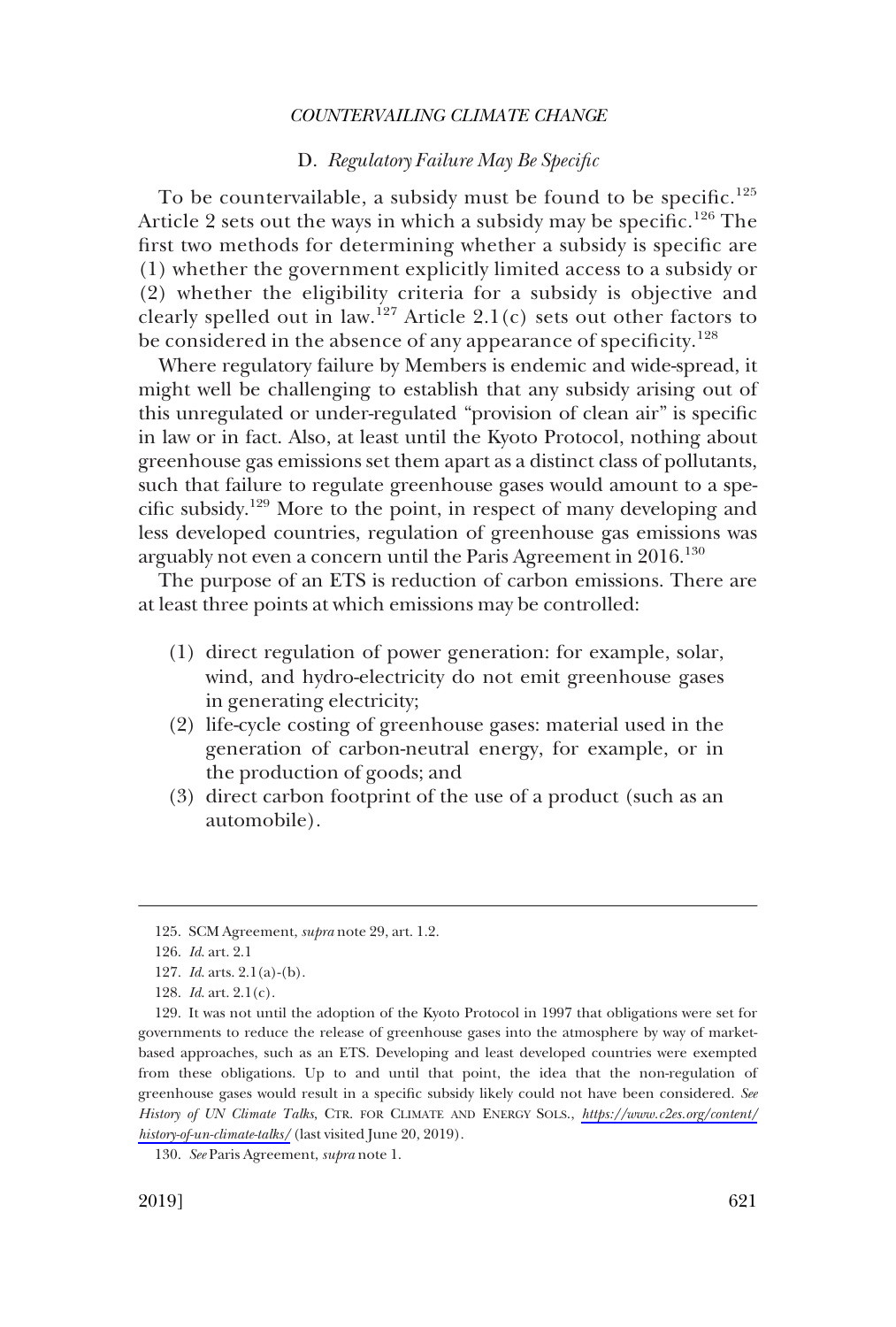<span id="page-23-0"></span>A specificity analysis will thus depend on the structure of the ETS at issue. For example, if an ETS designed to regulate directly power generators using fossil fuels, which would be to encourage the adoption of alternative forms of producing energy, *e.g*., solar, wind, and hydroelectricity, the specificity analysis would look to which conventional power generators may be exempted from that regulation. In other words, specificity may be found if exempting those conventional power generators from participating in the ETS was the result of, for example, legislation limiting the provision of clean air to those power generators.

# V. CONCLUSION

In closing, we acknowledge a potential challenge: our analysis in this paper presupposes an ETS and addresses only potential exclusions from it. The argument may be made that the threat of countervailability to a limited ETS might well inhibit the establishment of any ETS. We offer the following two observations. First, an ETS that has important sectoral exclusions will have significant, and distorting, environmental and economic consequences. The reason is simple and is rooted in basic economics: within a national economy that *somehow* prices carbon, where a sector does not have to pay for its carbon footprint, resources will be shifted from carbon-priced sectors to the free-carbon sector. The more significant the carbon footprint of the sector, the more significant the diversion and, more important, the more distorting the environmental impact because of the active encouragement to shift resources.<sup>131</sup> In this sense, any trade distortions that would be caught by WTO disciplines would be secondary to the core regulatory failures that exclusion of important sectors from an ETS would entail by shifting investment and resources from regulated to unregulated sectors.

Second, every environmental exception in the WTO Agreement is already subject to an "arbitrary or unjustifiable discrimination" limitation.<sup>132</sup> Accordingly, within the context of the WTO Agreement as a whole, it should not come as a surprise that sectoral exclusions from otherwise general environmental measures could give rise to additional scrutiny. Members are not *required* to have environmental protection

<sup>131.</sup> For a concrete example, see International Council on Mining & Metals (ICMM), *The Cost of Carbon Pricing: Competitiveness Implications for the Mining and Metals Industry*, INT'L INST. FOR SUSTAINABLE DEV., 43, [https://www.iisd.org/sites/default/files/publications/icmm\\_the\\_cost\\_of\\_carbon\\_pricing.pdf](https://www.iisd.org/sites/default/files/publications/icmm_the_cost_of_carbon_pricing.pdf)  (lasted visited June 20, 2019). For a well-captured "economic signal" introduction, see Carbon Pricing Dashboard, *What is Carbon Pricing?*, THE WORLD BANK, [https://carbonpricingdashboard.worldbank.](https://carbonpricingdashboard.worldbank.org/what-carbon-pricing)  [org/what-carbon-pricing](https://carbonpricingdashboard.worldbank.org/what-carbon-pricing) (last visited June 20, 2019).

<sup>132.</sup> *See* GATT, *supra* note 96, art. XX(g)(1).